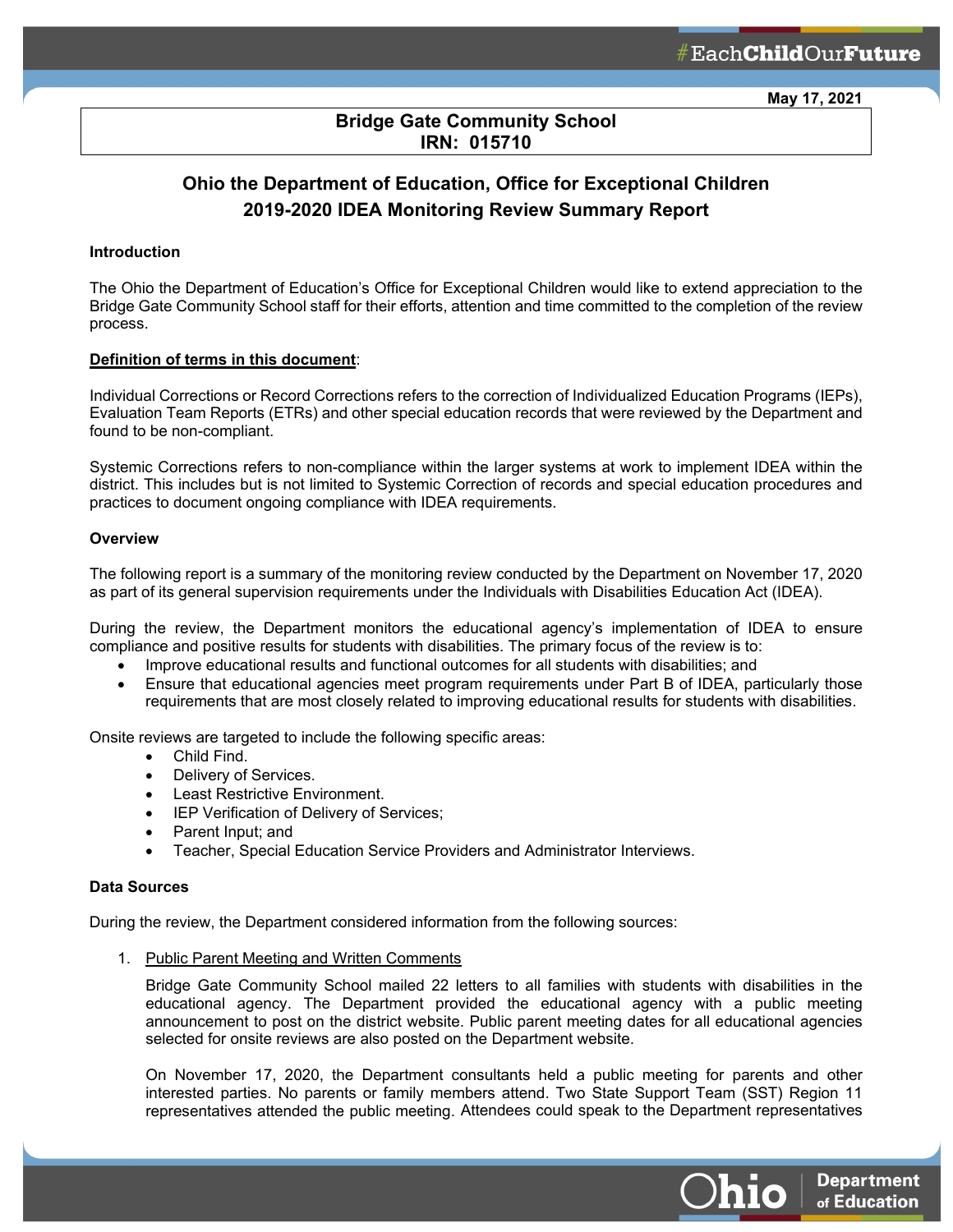publicly in the meeting, speak to the Department representatives individually, provide written comments or both. 0 attendees made comments during the public meeting. Written comment forms were available before, during and after the meeting. The Department did not receive any written comments.

During the public meeting, parents would have been advised of the Dispute Resolution options process under IDEA and that their public comments did not constitute a formal complaint. The participants would have been informed that while the information they provided may be helpful to the review, it may not necessarily be acted upon as part of the review process. The Guide to Parent Rights in Special Education Procedural Safeguards Notice was available for participants who wanted a copy.

### 2. Pre-Onsite Data Analysis

The Department conducted a comprehensive review which included district, building and grade level data; Special Education Performance Profile; Ohio School Report Cards; Comprehensive Continuous Improvement Plan (CCIP) and/or OnePlan; and Education Management Information System (EMIS) data. The data analysis assisted the Department in determining potential growth areas for improvement and educational agency strengths.

### 3. Record Review/IEP Verification

Prior to the onsite visit, the Department consultants reviewed 16 records of school age students with disabilities. The Department consultants selected records of students with disabilities from a variety of disability categories and ages. Fifteen (15) student records were selected for IEP verification in the virtual classroom setting. In 13 of the 15 IEP verifications (classroom visits by OEC to observe Specially Designed Instruction and verify it is being conducted in accordance with the IEP) scheduled, only two resulted in verifying student services. In the case of 13 virtual verification visits students were not present in the learning environment. Various reasons were given for this. According to staff, students were unable to log in for their virtual learning session, the Intervention Specialist did not have login access to some of the students using The Learning Platform environment, and building staff denied the student's access to the virtual learning session. Staff shared these were not isolated incidences.

### 4. Staff/Administrative Interviews

On November 17, 2020, the Department consultants held four sessions of interviews with seven administrators and 19 teachers, school counselors, related services personnel, school psychologists, and paraprofessionals. The Department interviews focused on the following review areas: Child Find; Delivery of Services; Least Restrictive Environment (LRE) and IEP alignment and Discipline.

### **Strengths/Commendations:**

- During the interviews and IEP verifications, the Bridge Gate Community School staff were actively engaged and earnest in their attempts to make connections across the school and with families.
- Despite inadequate resources, staff provided feedback and evidence of their efforts to identify and troubleshoot challenges.
- The elementary principal was praised by staff from Bridge Gate Community School for creating a positive culture within the building.

### **Findings of Noncompliance/Required Actions**

A finding is made when noncompliance is identified by the Department with IDEA and Ohio Operating Standards requirements. Findings are also made when noncompliance is identified in relation to the evaluation team report (ETR) and/or individualized education program (IEP) requirements. For a noncompliance level of 30% or greater in any single area or for identified areas of concern that did not reach 30% or greater, a Corrective Action Plan (CAP) will be developed to address those areas. All noncompliance identified by the Department as part of the review (listed by subject area in the *Department's Review Findings and Educational Agency Required Actions Table*) must be corrected as indicated in the *Evidence of Correction/Recommendations* column.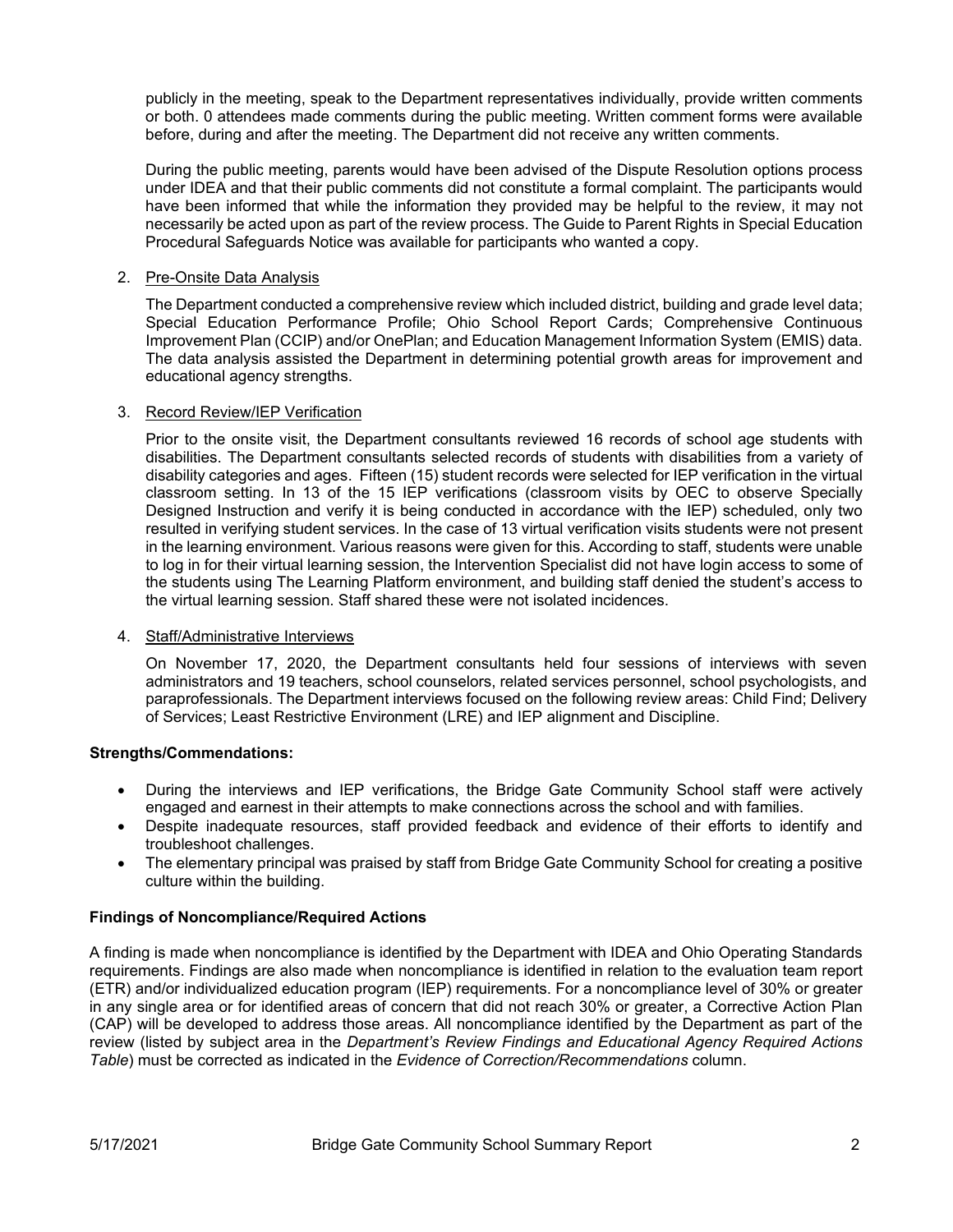Refer to the details of requirements in the **Evidence of Findings and Evidence of Correction/Recommendations table below**, and the attached **Individual Record Review Comment Sheets for specific individual record corrections.**

The Department provides separate written correspondence to the parent/guardian when action is required to correct findings of noncompliance for individual students. The educational agency will receive copies of this correspondence.

### **Corrective Action Plan (CAP)**

The Department will deliver a Directed CAP to Bridge Gate Community School to address any items identified to:

- Improve educational results and functional outcomes for all children with disabilities; and
- Ensure that Bridge Gate Community School meets program requirements under Part B of IDEA, the Ohio Revised Code and Ohio Administrative Code, particularly those requirements that are most closely related to improving educational results for children with disabilities.

The Educational Resource Consultants of Ohio's (ERCO's) Executive Director and The Educational Empowerment Group's (EEG's) Chief Executive Officer must sign and send the Directed CAP by email to [Raymond.mccain@education.ohio.gov](mailto:Raymond.mccain@education.ohio.gov) within 30 school days from the date of this report.

The Department will schedule regular status meetings with ERCO's Director of Compliance and Special Education Consultant and EEG's Executive Director of Special Education during the implementation and completion of the Directed CAP activities.

#### *CAP Due Date***: September 21, 2021**

#### **Department Trainings**

As part of the Department monitoring process, Bridge Gate Community School personnel, as identified by the Department, are required to complete the Special Education Essentials 2019-2020 training modules within the Learning Management System (LMS). The Department will provide specific instructions on completing these training modules during the Summary Report presentation. Participants must achieve a 75% or more on each quiz. Participants who do not achieve at least 75% will be contacted by the State Support Team (SST) for additional training.

*Completion of LMS Training Modules Due Date: September 21, 2021*

### **Individual Correction**

The educational agency has **60 school days** from the date of this summary report to correct all identified findings of noncompliance for individual students whose records were selected and reviewed by the Department during the onsite review unless noted otherwise in the report. Detailed information on individual findings are provided in a separate report.

*Individual Correction Due Date: November 2, 2021*

### **CAP Activities and Systemic Correction**

The educational agency will provide the Department with documentation verifying the educational agency's completion of all CAP activities and all systemic corrections noted in this summary report. The Department will verify systemic correction through the review of this documentation and a review of additional student records. *Completion of CAP Activities and Systemic Correction Due Date: March 15, 2022*

Once the educational agency has completed all action plan activities, the educational agency will use the Department's monitoring process to create and implement a Strategic Improvement Plan with the Department and SST assistance.

For questions regarding the review, please contact Raymond McCain, the Department's IDEA Monitoring Contact, at (614) 593-5477, toll-free at (877) 644-6338, or by e-mail at [Raymond.mccain@education.ohio.gov.](mailto:Raymond.mccain@education.ohio.gov)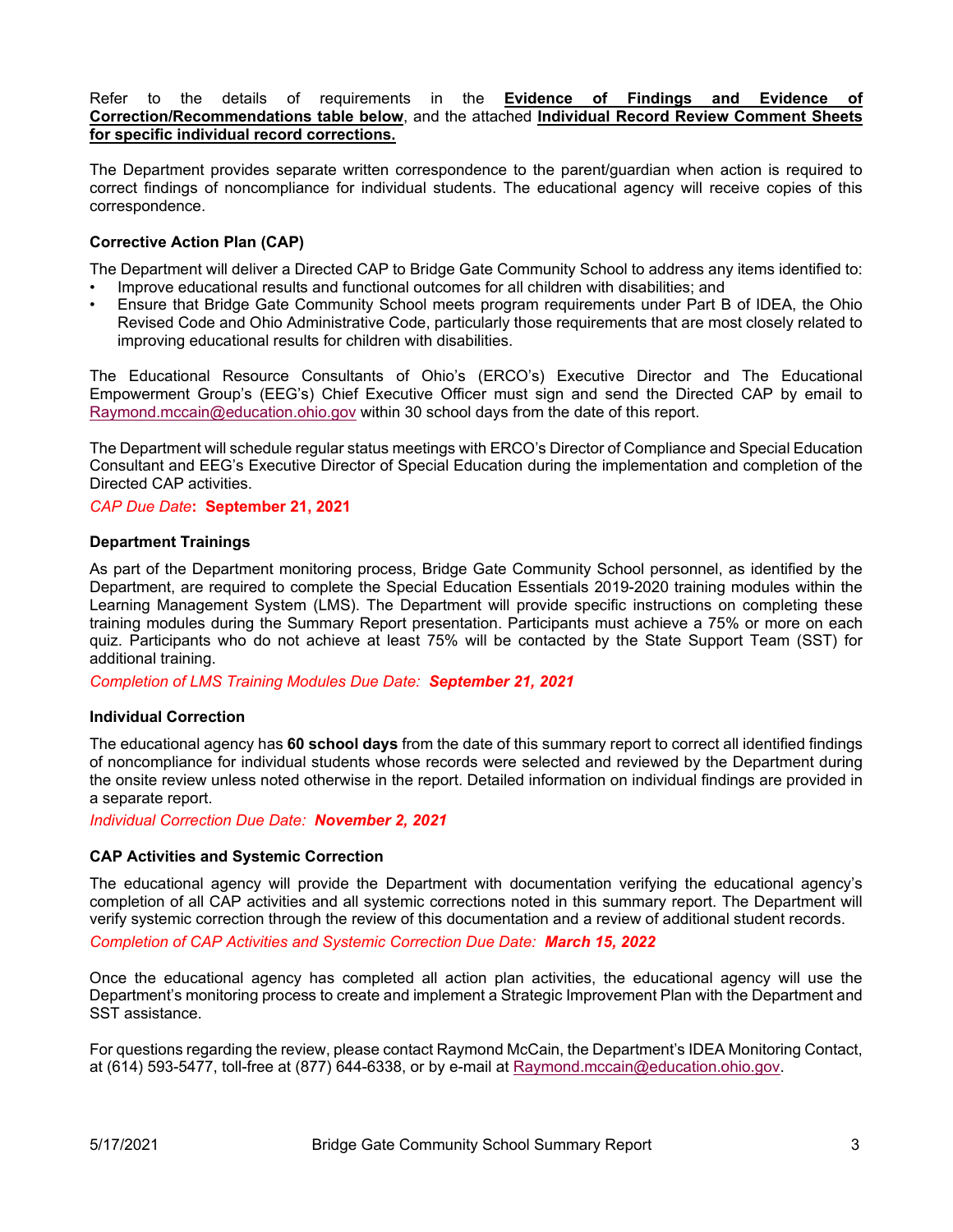# **The Department's Review Findings and Educational Agency Required Actions**

### **Component 1: Child Find**

*Each educational agency shall adopt and implement written policies and procedures approved by the Ohio Department of Education, Office for Exceptional Children, that ensure all children with disabilities residing within the educational agency, regardless of the severity of their disability, and who are in need of special education and related services are identified, located, and evaluated as required by the Individuals with Disabilities Education Improvement Act of 2004 and Federal Regulations at 34 C.F.R. Part 300 pertaining to child find, including the regulations at 34 C.F.R. 300.111 and 300.646 and Rule 3301-51-03 of the Ohio Operating Standards serving Children with Disabilities.* 

| <b>Record</b><br><b>Review</b><br><b>Item</b> |                                             | <b>Evidence of Findings</b>                                                                                                                                                                                                                                                                                                                                                                                                                                                                                                                                                         | <b>Evidence of Corrections</b>                                                                                                                                                                                                                                                                                                                                                                                                 | <b>Must be</b><br>addressed in<br><b>CAP</b>                                          |
|-----------------------------------------------|---------------------------------------------|-------------------------------------------------------------------------------------------------------------------------------------------------------------------------------------------------------------------------------------------------------------------------------------------------------------------------------------------------------------------------------------------------------------------------------------------------------------------------------------------------------------------------------------------------------------------------------------|--------------------------------------------------------------------------------------------------------------------------------------------------------------------------------------------------------------------------------------------------------------------------------------------------------------------------------------------------------------------------------------------------------------------------------|---------------------------------------------------------------------------------------|
| $CF-1$                                        | <b>Record Review</b>                        | 34 CFR 300.305(a) [Review of Existing<br>evaluation data] and OAC 3301-51-11 (c)(1)(a)<br>[Preschool children eligible for special<br>education]<br>Preschool records were not reviewed.                                                                                                                                                                                                                                                                                                                                                                                            | <b>Individual Correction</b><br>NA.<br><b>Systemic Correction</b><br><b>NA</b>                                                                                                                                                                                                                                                                                                                                                 | $\boxtimes$ NA                                                                        |
|                                               | <b>Record Review</b>                        | <b>OAC 3301-51-06 [Evaluations]</b><br>Sixteen (16) out of 16, or 100%, evaluations<br>reviewed did not appropriately document<br>interventions provided to resolve concerns for the<br>child performing below grade-level standards.                                                                                                                                                                                                                                                                                                                                               | <b>Individual Correction</b><br>The Department has verified that these students<br>have a current ETR in place, so no additional<br>individual correction is required.<br><b>Systemic Correction</b>                                                                                                                                                                                                                           | $\boxtimes$ Yes<br>The educational<br>agency needs to<br>address this<br>finding in a |
| $CF-2$                                        | <b>Interviews/Public</b><br><b>Comments</b> | Through interviews, it appears that teachers and<br>other staff collect intervention data. However, it did<br>not appear that there was a standard process of<br>documenting and reporting interventions in the<br>ETR. Some members confused data from<br>interventions from the Response to Intervention<br>(RTI) process with the initial ETR and the<br>assessment process.<br>The Department staff were also concerned with the<br>number of students who have gone through the RTI<br>process and are waiting for the School<br>Psychologist to start the evaluation process. | The educational agency must submit evidence to the<br>Department of written procedures and practices<br>regarding documentation of intervention and<br>supports provided prior to completion of the initial and<br>reevaluation team report.<br>See specific corrections needed below in <b>Summary</b><br>of Findings and Requirements as well as the<br>Directed Corrective Action Plan (DCAP) for detailed<br>requirements. | Corrective<br>Action Plan.                                                            |
|                                               | <b>Concerns Noted</b>                       | Nine of the ETRs were missing data from<br>interventions summarized within Part 2. The entire<br>section was left blank. Several of these ETRs were<br>initial evaluations that should have had intervention<br>retrieved from the RTI/Referral process.                                                                                                                                                                                                                                                                                                                            |                                                                                                                                                                                                                                                                                                                                                                                                                                |                                                                                       |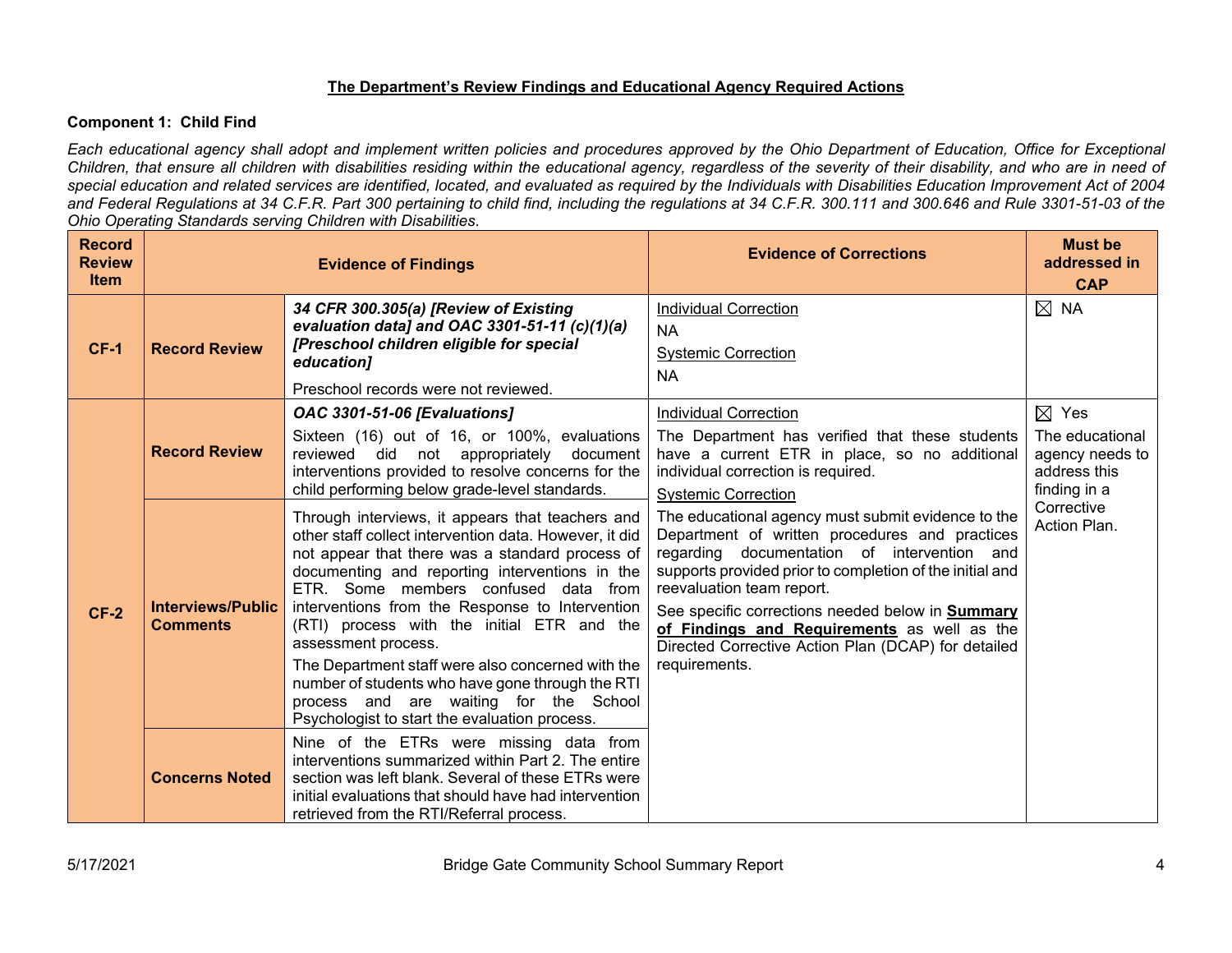| <b>Record</b><br><b>Review</b><br><b>Item</b> |                                             | <b>Evidence of Findings</b>                                                                                                                                                                                                                                                                         | <b>Evidence of Corrections</b>                                                                                                                                                                                                                                                                                                                                                                                                                                                                                                                                                                                          | <b>Must be</b><br>addressed in<br><b>CAP</b>                                                                        |
|-----------------------------------------------|---------------------------------------------|-----------------------------------------------------------------------------------------------------------------------------------------------------------------------------------------------------------------------------------------------------------------------------------------------------|-------------------------------------------------------------------------------------------------------------------------------------------------------------------------------------------------------------------------------------------------------------------------------------------------------------------------------------------------------------------------------------------------------------------------------------------------------------------------------------------------------------------------------------------------------------------------------------------------------------------------|---------------------------------------------------------------------------------------------------------------------|
|                                               |                                             | One ETR contained the PR-04 for an initial<br>evaluation to be conducted, however, the entire<br>document was left blank.                                                                                                                                                                           |                                                                                                                                                                                                                                                                                                                                                                                                                                                                                                                                                                                                                         |                                                                                                                     |
|                                               | <b>Record Review</b>                        | 34 CFR 300.501(b) [Parent participation in<br>meetings] and OAC 3301-51-06 (E)(2)(a)<br>[Evaluation procedures].<br>Nine (9) out of 16, or 56%, student records did not<br>show evidence that the parent was afforded the<br>opportunity to participate in the evaluation team<br>planning meeting. | <b>Individual Correction</b><br>The educational agency must provide evidence that<br>the parent was involved or provided the opportunity<br>to participate in the evaluation planning process.<br>The evidence may include evaluation planning form,<br>prior written notice, parent invitation, referral form or<br>communication log.<br>lf<br>the educational<br>agency cannot provide<br>documentation that the parent was involved or<br>provided the opportunity to participate in the<br>evaluation planning process, the educational agency<br>must conduct a reevaluation planning meeting with<br>the parent. | $\boxtimes$ Yes<br>The educational<br>agency needs to<br>address this<br>finding in a<br>Corrective<br>Action Plan. |
| $CF-3$                                        | <b>Interviews/Public</b><br><b>Comments</b> | During the interview session, it was stated an<br>interpreter was offered to attend the planning<br>meeting as well as to help engage the parent in<br>attending the planning meeting.                                                                                                              | <b>Systemic Correction</b><br>The educational agency must submit evidence to the<br>Department of written procedures and practices that<br>include the parent in the evaluation planning process.<br>See specific corrections needed below in Summary<br>of Findings and Requirements as well as the                                                                                                                                                                                                                                                                                                                    |                                                                                                                     |
|                                               | <b>Concerns Noted</b>                       | Six Planning forms did not contain parental<br>signatures along with dates.<br>One planning form was left entirely blank.<br>The review of records revelated that the<br>educational agency has difficulty involving parents<br>in required meetings in some cases.                                 | Directed Corrective Action Plan (DCAP) for detailed<br>requirements.                                                                                                                                                                                                                                                                                                                                                                                                                                                                                                                                                    |                                                                                                                     |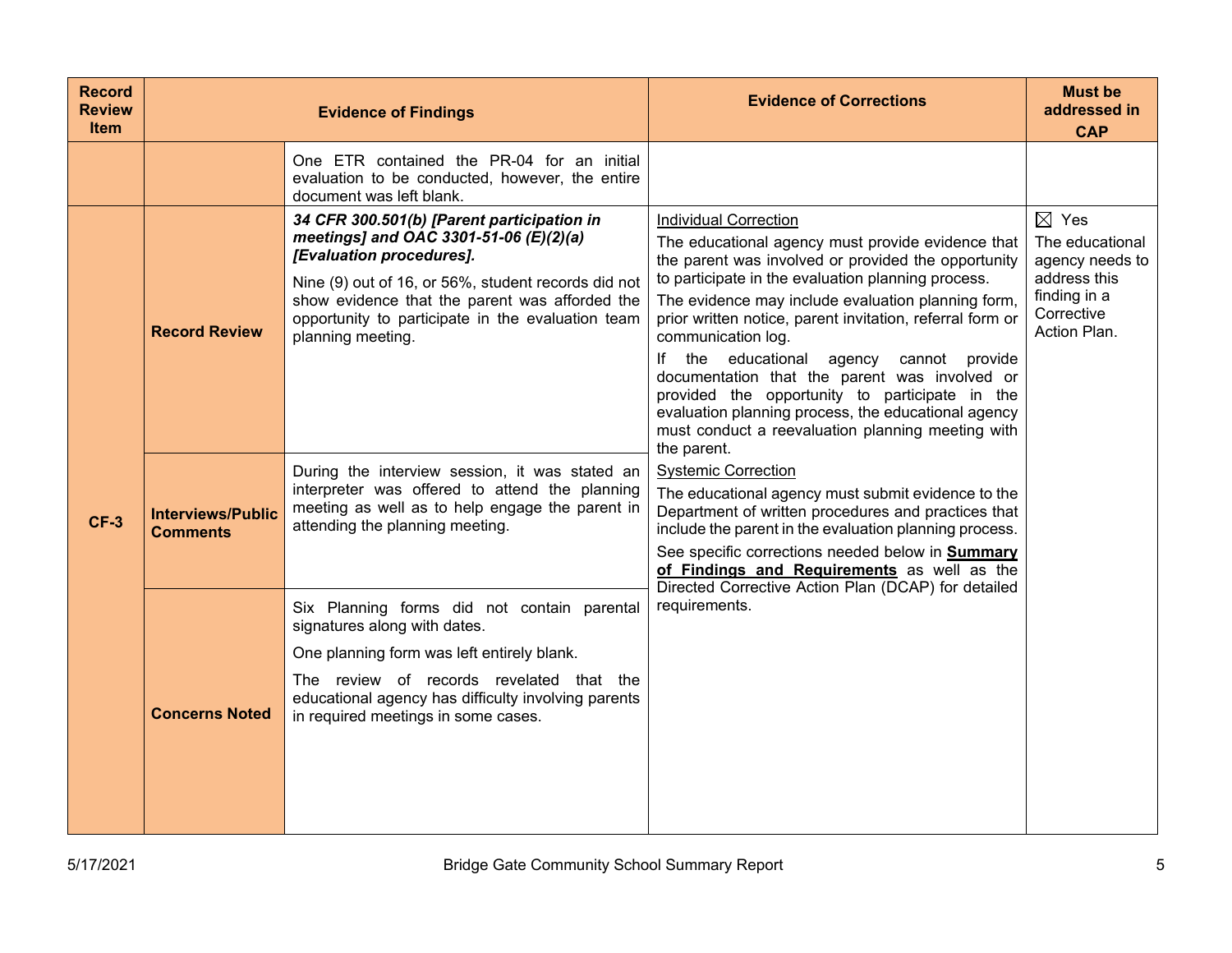| <b>Record</b><br><b>Review</b><br>Item |                                             | <b>Evidence of Findings</b>                                                                                                                                                                                                                                                                          | <b>Evidence of Corrections</b>                                                                                                                                                                                                                                                                                                                                                                                                                                                                                                                                                                                                                                                                                                                                                   | <b>Must be</b><br>addressed in<br><b>CAP</b>                          |
|----------------------------------------|---------------------------------------------|------------------------------------------------------------------------------------------------------------------------------------------------------------------------------------------------------------------------------------------------------------------------------------------------------|----------------------------------------------------------------------------------------------------------------------------------------------------------------------------------------------------------------------------------------------------------------------------------------------------------------------------------------------------------------------------------------------------------------------------------------------------------------------------------------------------------------------------------------------------------------------------------------------------------------------------------------------------------------------------------------------------------------------------------------------------------------------------------|-----------------------------------------------------------------------|
|                                        | <b>Record Review</b>                        | 34 CFR 300.300 [Parental Consent]<br>Seven (7) out of 15, or 47%, student records did<br>not provide evidence of parental consent obtained<br>prior to new testing.                                                                                                                                  | <b>Individual Correction</b><br>The educational agency must provide evidence that<br>the parent provided informed, written consent for<br>evaluation, based upon the planning form. Or the                                                                                                                                                                                                                                                                                                                                                                                                                                                                                                                                                                                       | $\boxtimes$ Yes<br>The educational<br>agency needs to<br>address this |
|                                        | <b>Interviews/Public</b><br><b>Comments</b> | During interview sessions, it was mentioned how<br>difficult it is to get parental involvement. A lot of the<br>parents do not understand the ETR process due to<br>language barriers. Some of the staff members<br>mentioned they will go to the student's house to get<br>signatures if necessary. | educational agency must show documented<br>repeated attempts to obtain informed, written consent<br>to which the parent did not respond.<br>The evidence may include, prior written notice,<br>parent invitation, communication log, or other<br>documented attempts to obtain parental informed,<br>written consent.                                                                                                                                                                                                                                                                                                                                                                                                                                                            | finding in a<br>Corrective<br>Action Plan.                            |
| $CF-4$                                 | <b>Concerns Noted</b>                       | One ETR received written consent before the<br>planning meeting had taken place.<br>Six ETRs were missing the Parent Consent for<br>Evaluation (PR-05).                                                                                                                                              | If the educational<br>agency<br>cannot provide<br>documentation that the parent provided informed,<br>written consent for evaluation, or did not respond to<br>repeated attempts to obtain consent, the agency<br>reevaluation<br>must<br>conduct<br>a<br>including<br>documentation of parental consent.<br><b>Systemic Correction</b><br>The educational agency must submit evidence to the<br>Department of written procedures and practices for<br>obtaining parental consent obtained prior to new<br>testing or policies and practices for moving forward<br>when parents will not participate.<br>See specific corrections needed below in Summary<br>of Findings and Requirements as well as the<br>Directed Corrective Action Plan (DCAP) for detailed<br>requirements. |                                                                       |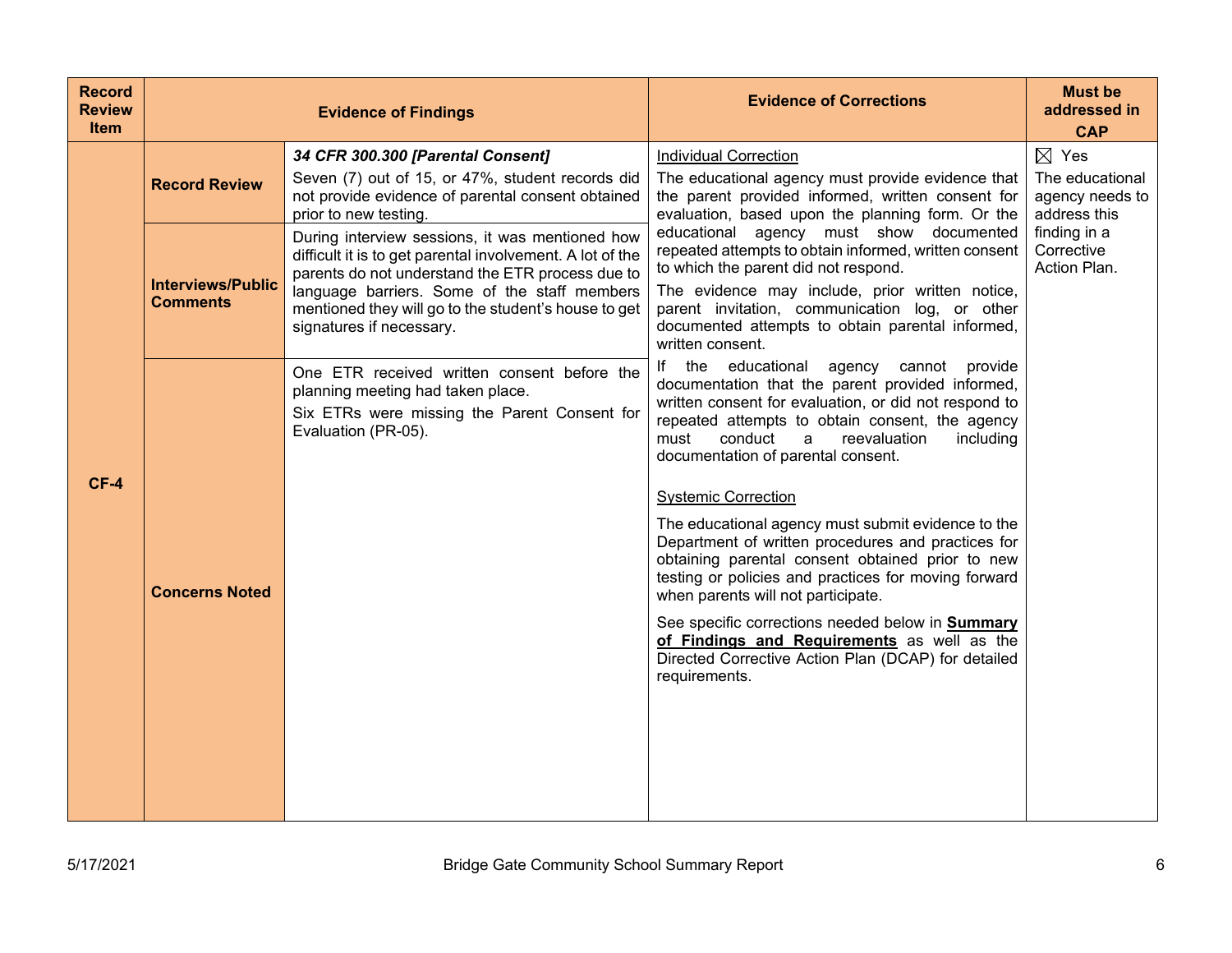| <b>Record</b><br><b>Review</b><br><b>Item</b> |                                             | <b>Evidence of Findings</b>                                                                                                                                                                                                                                                                                                                  | <b>Evidence of Corrections</b>                                                                                                                                                                                                                                                                                                                                                                                                                                      | <b>Must be</b><br>addressed in<br><b>CAP</b>                                                                        |
|-----------------------------------------------|---------------------------------------------|----------------------------------------------------------------------------------------------------------------------------------------------------------------------------------------------------------------------------------------------------------------------------------------------------------------------------------------------|---------------------------------------------------------------------------------------------------------------------------------------------------------------------------------------------------------------------------------------------------------------------------------------------------------------------------------------------------------------------------------------------------------------------------------------------------------------------|---------------------------------------------------------------------------------------------------------------------|
|                                               | <b>Record Review</b>                        | 34 CFR 300.304(c)(4) [Other evaluation<br>procedures]<br>OAC 3301-51-01 [Applicability of requirements<br>and definitions] and 3301-51-06 $(E)(2)(a)$<br>[Evaluation procedures]<br>Sixteen (16) out of 16, or 100%, evaluations did not<br>provide evidence that the evaluation addresses all<br>areas related to the suspected disability. | <b>Individual Correction</b><br>The educational agency will convene the ETR teams<br>to conduct a reevaluation and provide evidence that<br>the evaluation addresses all areas related to the<br>suspected disability.<br><b>Systemic Correction</b><br>The educational agency must submit evidence to the<br>Department of written procedures and practices to<br>provide evidence that the evaluation addresses all<br>areas related to the suspected disability. | $\boxtimes$ Yes<br>The educational<br>agency needs to<br>address this<br>finding in a<br>Corrective<br>Action Plan. |
| $CF-5$                                        | <b>Interviews/Public</b><br><b>Comments</b> | Staff members indicated that they would benefit<br>from guidance for completing Part 1 assessments.                                                                                                                                                                                                                                          | See specific corrections needed below in Summary<br>of Findings and Requirements as well as the                                                                                                                                                                                                                                                                                                                                                                     |                                                                                                                     |
|                                               | <b>Concerns Noted</b>                       | One ETR was expired.<br>One ETR contained blank Part 1s.<br>Two ETRs contained Planning Form with no<br>suspected disability category listed. This made it<br>difficult assuring all assessment areas of the<br>suspected disability were covered.                                                                                           | Directed Corrective Action Plan (DCAP) for detailed<br>requirements.                                                                                                                                                                                                                                                                                                                                                                                                |                                                                                                                     |
| $CF-6$                                        | <b>Record Review</b>                        | 34 CFR 300.306(c) [Procedures for determining<br>eligibility and educational need]<br>Eleven (11) out of 16, or 69%, evaluations did not<br>show evidence of clearly stating the summary of<br>assessment results.                                                                                                                           | <b>Individual Correction</b><br>The educational agency will reconvene the ETR<br>teams to conduct a reevaluation and provide a clear<br>and concise summary of the data and assessment<br>conducted that meets the requirements of 3301-51-<br>06 (G) (Summary of information). The IEP team must<br>consider the results of this reevaluation.                                                                                                                     | $\boxtimes$ Yes<br>The educational<br>agency needs to<br>address this<br>finding in a<br>Corrective<br>Action Plan. |
|                                               | <b>Concerns Noted</b>                       | One ETR contained a blank Part 2.                                                                                                                                                                                                                                                                                                            | <b>Systemic Correction</b><br>The educational agency must submit evidence to the<br>Department of written procedures and practices<br>regarding summary of data and assessment results.<br>See specific corrections needed below in <b>Summary</b><br>of Findings and Requirements as well as the<br>Directed Corrective Action Plan (DCAP) for detailed<br>requirements.                                                                                           |                                                                                                                     |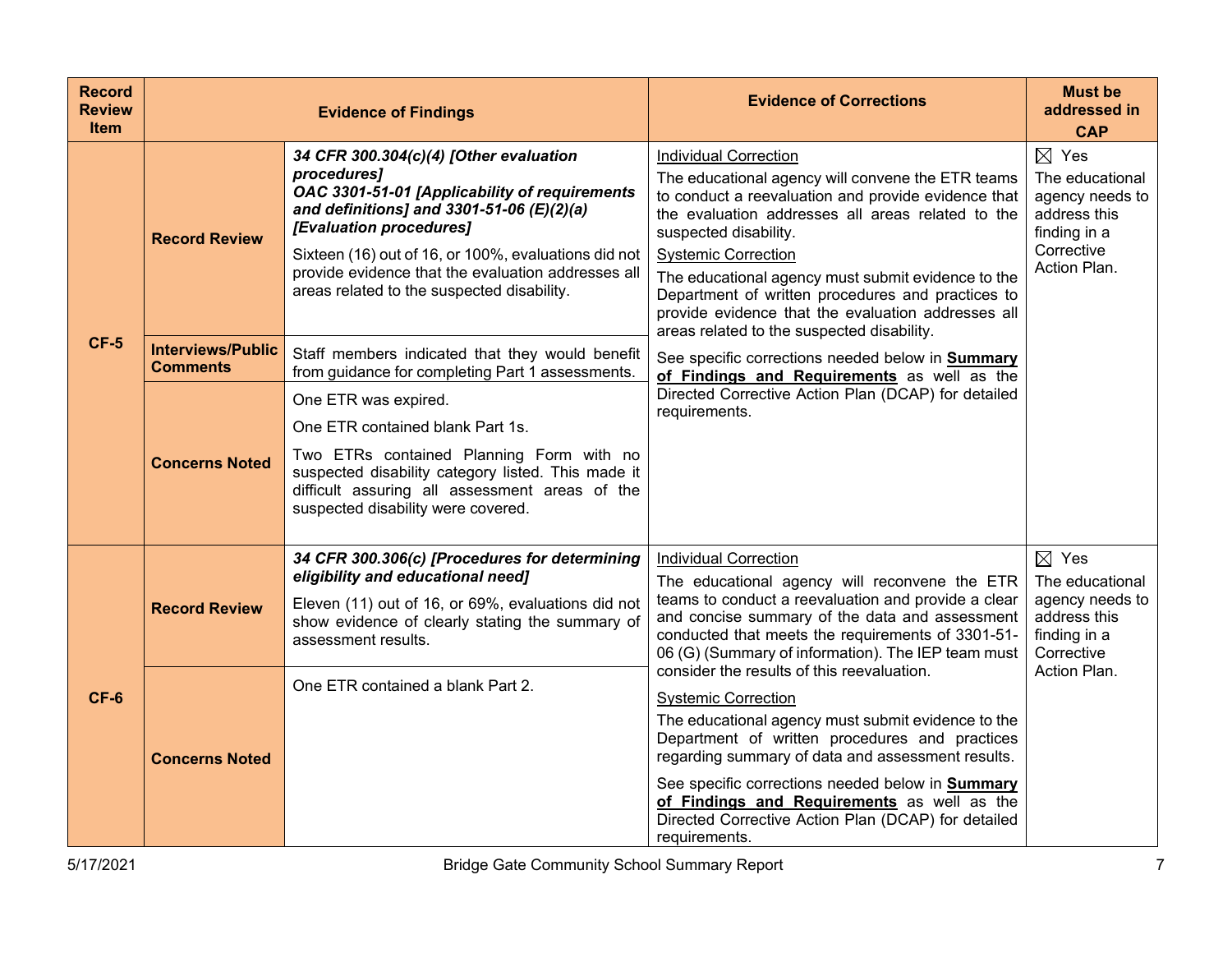| <b>Record</b><br><b>Review</b><br><b>Item</b> |                                                                     | <b>Evidence of Findings</b>                                                                                                                                                                                                                                                                                                                                                                                                               | <b>Evidence of Corrections</b>                                                                                                                                                                                                                                                                                                                                                                                                                                                                                                                                                                                                          | <b>Must be</b><br>addressed in<br><b>CAP</b>                                                                        |
|-----------------------------------------------|---------------------------------------------------------------------|-------------------------------------------------------------------------------------------------------------------------------------------------------------------------------------------------------------------------------------------------------------------------------------------------------------------------------------------------------------------------------------------------------------------------------------------|-----------------------------------------------------------------------------------------------------------------------------------------------------------------------------------------------------------------------------------------------------------------------------------------------------------------------------------------------------------------------------------------------------------------------------------------------------------------------------------------------------------------------------------------------------------------------------------------------------------------------------------------|---------------------------------------------------------------------------------------------------------------------|
| <b>CF-7</b>                                   | <b>Record Review</b><br><b>Interviews/Public</b><br><b>Comments</b> | 34 CFR 300.306(c) [Procedures for determining<br>eligibility and educational need]<br>Thirteen (13) out of 16, or 81%, evaluation team<br>reports did not contain a clear and succinct<br>description of educational needs.<br>Staff members indicated that they would benefit<br>from guidance for completing Part 1 assessments.<br>Professional development in this area was<br>mentioned as a need from staff members<br>interviewed. | <b>Individual Correction</b><br>The educational agency will reconvene the ETR<br>teams to conduct a reevaluation and provide a clear<br>and succinct description of the student's educational<br>needs. The IEP team must consider the results of this<br>reevaluation.<br><b>Systemic Correction</b><br>The educational agency must submit evidence to the<br>Department of written procedures and practices<br>regarding description of educational needs.<br>See specific corrections needed below in Summary<br>of Findings and Requirements as well as the<br>Directed Corrective Action Plan (DCAP) for detailed<br>requirements. | $\boxtimes$ Yes<br>The educational<br>agency needs to<br>address this<br>finding in a<br>Corrective<br>Action Plan. |
| $CF-8$                                        | <b>Record Review</b>                                                | 34 CFR 300.306(c) [Procedures for determining<br>eligibility and educational need]<br>Twelve (12) out of 16, or 75%, evaluation team<br>reports did not contain specific implications for<br>instruction.                                                                                                                                                                                                                                 | <b>Individual Correction</b><br>The educational agency will reconvene the ETR<br>teams to conduct a reevaluation and provide a clear<br>description of specific implications for instruction. The<br>IEP team must consider the results of this<br>reevaluation.                                                                                                                                                                                                                                                                                                                                                                        | $\boxtimes$ Yes<br>The educational<br>agency needs to<br>address this<br>finding in a<br>Corrective                 |
|                                               | <b>Interviews/Public</b><br><b>Comments</b>                         | Staff members indicated that they would benefit<br>from guidance for completing Part 1 assessments.<br>Professional development in this area was<br>mentioned as a need from staff members<br>interviewed.                                                                                                                                                                                                                                | <b>Systemic Correction</b><br>The educational agency must submit evidence to the<br>Department of written procedures and practices<br>regarding implications for instruction.                                                                                                                                                                                                                                                                                                                                                                                                                                                           | Action Plan.                                                                                                        |
|                                               | <b>Concerns Noted</b>                                               | In some cases, there was no description or a lack<br>of clarity of the implications for instruction (the<br>implications description was generic in nature and<br>did not address the specific needs of the child).<br>Sometimes implications for instruction were stated<br>in Part 1 but were not included into the Part 2<br>summary.                                                                                                  | See specific corrections needed below in <b>Summary</b><br>of Findings and Requirements as well as the<br>Directed Corrective Action Plan (DCAP) for detailed<br>requirements.                                                                                                                                                                                                                                                                                                                                                                                                                                                          |                                                                                                                     |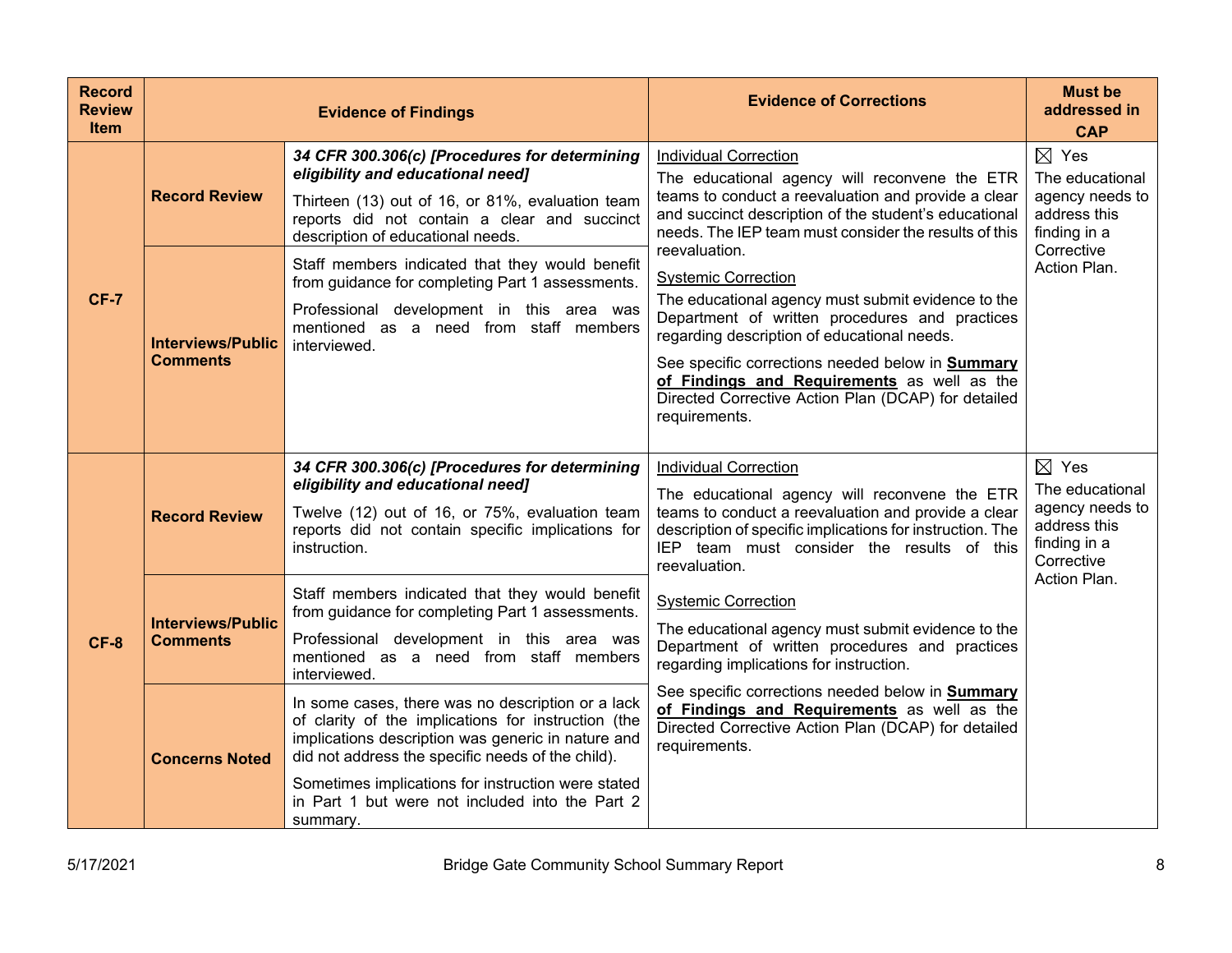| <b>Record</b><br><b>Review</b><br><b>Item</b> |                                             | <b>Evidence of Findings</b>                                                                                                                                                                                                                                                                                                                                                                                                                  | <b>Evidence of Corrections</b>                                                                                                                                                                                                                                                                                                                                                                                                                                                                                                      | <b>Must be</b><br>addressed in<br><b>CAP</b>                                                                        |
|-----------------------------------------------|---------------------------------------------|----------------------------------------------------------------------------------------------------------------------------------------------------------------------------------------------------------------------------------------------------------------------------------------------------------------------------------------------------------------------------------------------------------------------------------------------|-------------------------------------------------------------------------------------------------------------------------------------------------------------------------------------------------------------------------------------------------------------------------------------------------------------------------------------------------------------------------------------------------------------------------------------------------------------------------------------------------------------------------------------|---------------------------------------------------------------------------------------------------------------------|
| $CF-9$                                        | <b>Record Review</b>                        | 34 CFR 300.306(a)(1) [Determination of<br>eligibility]<br>OAC 3301-51-01 (B)(21) [Applicability of<br>requirements and definitions]<br>Nine (9) out of 16, or 56%, evaluations did not show<br>evidence that a group of qualified professionals, as<br>appropriate to the suspected disability, were<br>involved in determining whether the child is a child<br>with a disability as well as the child's educational<br>needs.               | <b>Individual Correction</b><br>The educational agency must provide evidence that<br>the ETR teams and other qualified professionals, as<br>appropriate, participated in the determination of<br>eligibility and educational needs. If not, the ETR team<br>must reconvene and provide the Department<br>evidence of group participation.<br><b>Systemic Correction</b><br>The educational agency must submit evidence to the<br>Department of written procedures and practices<br>regarding the eligibility determination process. | $\boxtimes$ Yes<br>The educational<br>agency needs to<br>address this<br>finding in a<br>Corrective<br>Action Plan. |
|                                               | <b>Interviews/Public</b><br><b>Comments</b> | Many times, we do not know when an ETR meeting<br>is being held.                                                                                                                                                                                                                                                                                                                                                                             |                                                                                                                                                                                                                                                                                                                                                                                                                                                                                                                                     |                                                                                                                     |
|                                               | <b>Concerns Noted</b>                       | Two ETRs did not contain any PR-02, Parent<br>Invitations.<br>Six ETRs had Blank PR-01, Prior Written Notice.<br>Two ETRs contained blank PR-02.<br>Six ETRs were missing the General Education<br>Teacher.<br>Three ETRs had no signatures along with no<br>evidence of who was at the meeting.<br>Two ETRs were missing parental signatures.<br>Six ETRs had Planning Forms with no district<br>representative's signature/representation. | See specific corrections needed below in <b>Summary</b><br>of Findings and Requirements as well as the<br>Directed Corrective Action Plan (DCAP) for detailed<br>requirements.                                                                                                                                                                                                                                                                                                                                                      |                                                                                                                     |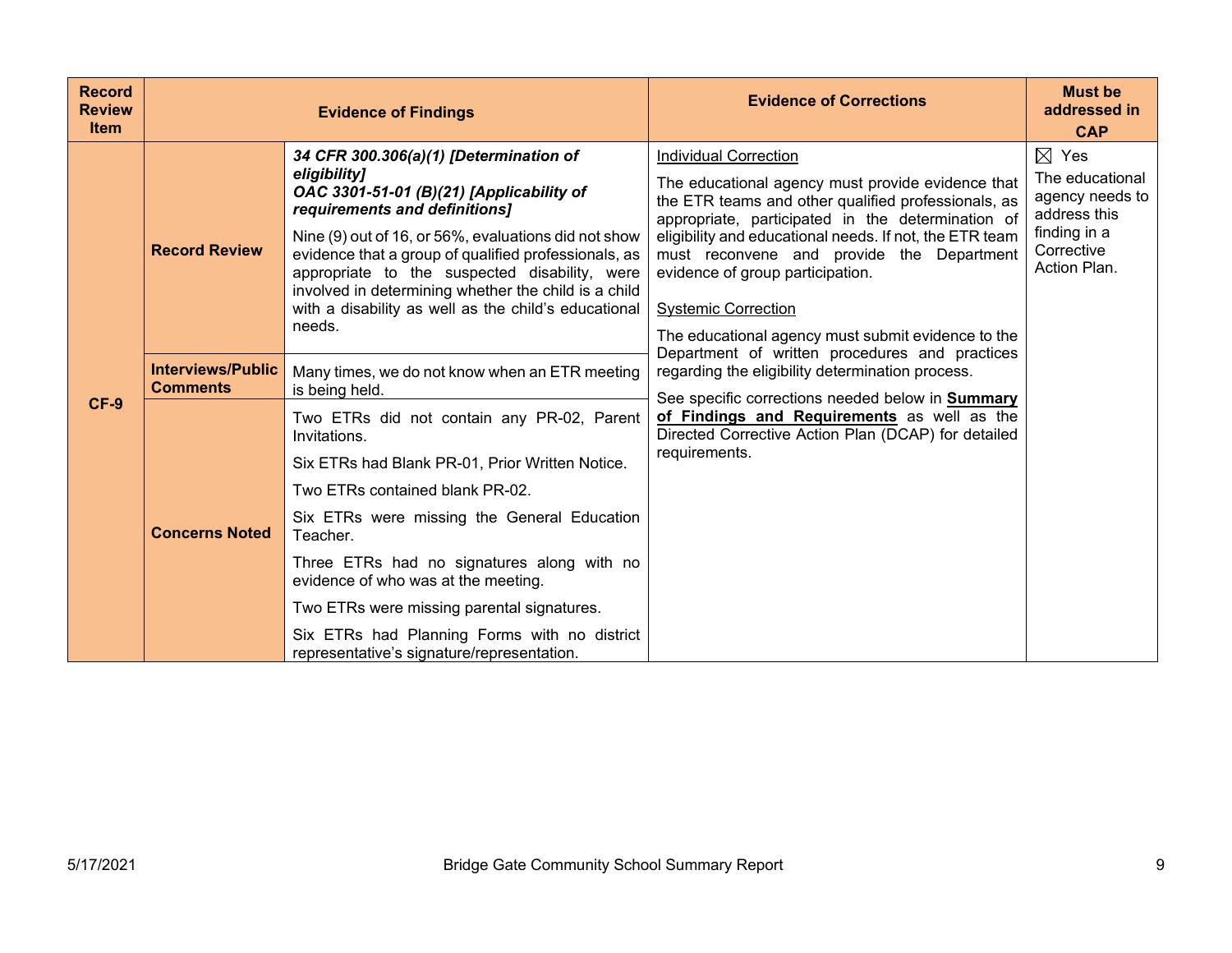# **Component 2: Delivery of Services**

*Each educational agency shall have policies, procedures and practices to ensure that each child with a disability has an IEP that is developed, reviewed, and revised in a meeting and implemented in accordance with 300.320 through 300.324.*

| <b>Record</b><br><b>Review</b><br><b>Item</b> |                      | <b>Evidence of Findings</b>                                                                                                                                                                                                                                                                                                                                                                                                                                                                                                                                                                                                                                                                                                                                                                                                                                                                                                                                                                                                                                                                                                                                                                                                                | <b>Evidence of Correction</b>                                                                                                                                                                                                                                                                                                                                                                                                                                                                                                                                                                                                                                                                                                                                                              | <b>Must be</b><br>addressed in<br><b>CAP</b>                                                                        |
|-----------------------------------------------|----------------------|--------------------------------------------------------------------------------------------------------------------------------------------------------------------------------------------------------------------------------------------------------------------------------------------------------------------------------------------------------------------------------------------------------------------------------------------------------------------------------------------------------------------------------------------------------------------------------------------------------------------------------------------------------------------------------------------------------------------------------------------------------------------------------------------------------------------------------------------------------------------------------------------------------------------------------------------------------------------------------------------------------------------------------------------------------------------------------------------------------------------------------------------------------------------------------------------------------------------------------------------|--------------------------------------------------------------------------------------------------------------------------------------------------------------------------------------------------------------------------------------------------------------------------------------------------------------------------------------------------------------------------------------------------------------------------------------------------------------------------------------------------------------------------------------------------------------------------------------------------------------------------------------------------------------------------------------------------------------------------------------------------------------------------------------------|---------------------------------------------------------------------------------------------------------------------|
| <b>DS-1</b>                                   | <b>Record Review</b> | <b>SPP Indicator 13</b><br>34 CFR 300.320(b) [Transition services]<br>OAC 3301-51-07 (H)(2) [Definition of<br>individualized education program]<br>Eight (8) out of eight (8), or 100%, applicable<br>IEPs did not show evidence that the<br>postsecondary transition plan met all eight<br>required elements of the IDEA for the student,<br>specifically in the following area(s):<br>1. There are appropriate<br>measurable<br>postsecondary goal(s).<br>2. The postsecondary goals are updated<br>annually.<br>The postsecondary goals were based on<br>3.<br>age-appropriate transition assessment<br>(AATA).<br>4. There are transition services that will<br>reasonably enable the student to meet<br>the postsecondary goal(s).<br>5. The transition services include courses of<br>study that will reasonably enable the<br>student to meet the postsecondary<br>$goal(s)$ .<br>6. The annual goal(s) are related to the<br>student's transition service needs.<br>7. There is evidence the student was invited<br>to the IEP Team Meeting where transition<br>services were discussed.<br>8. When appropriate, there is evidence that<br>a representative of any participating<br>agency was invited to the IEP Team<br>Meeting. | <b>Individual Correction</b><br>The educational agency must reconvene the teams to<br>review and correct the postsecondary transition plan for<br>the IEPs identified as noncompliant or provide<br>documentation of the student's withdrawal date from<br>the educational agency.<br><b>Systemic Correction</b><br>The educational agency must submit evidence to the<br>Department of written procedures and practices<br>regarding transition services.<br>See specific corrections needed below in Summary of<br>Finings and Requirements as well as the Directed CAP<br>for detailed requirements."<br>See specific corrections needed below in Summary of<br><b>Findings and Requirements</b> as well as the Directed<br>Corrective Action Plan (DCAP) for detailed<br>requirements. | $\boxtimes$ Yes<br>The educational<br>agency needs to<br>address this<br>finding in a<br>Corrective<br>Action Plan. |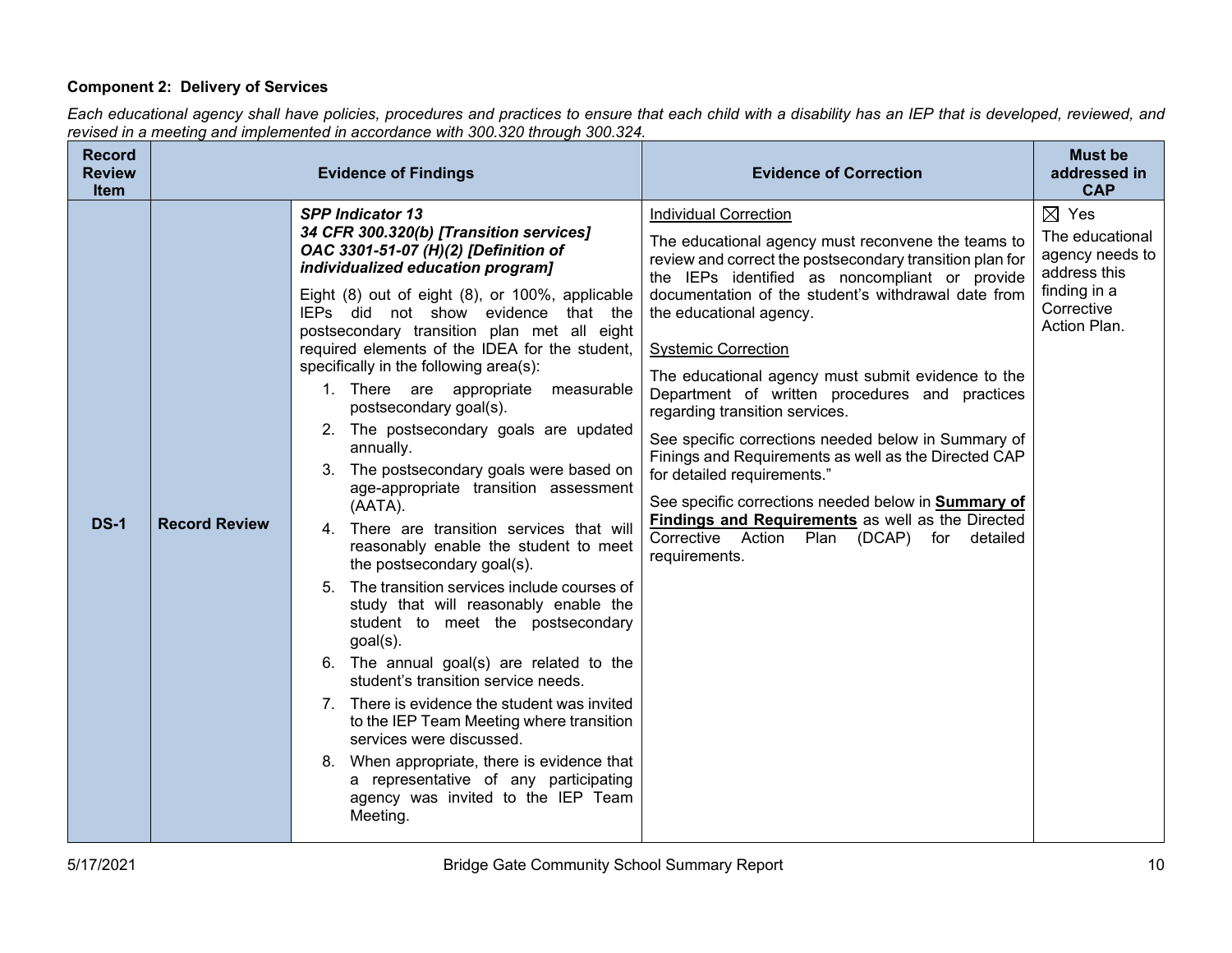| <b>Record</b><br><b>Review</b><br><b>Item</b> |                                             | <b>Evidence of Findings</b>                                                                                                                                                                                                                                                                                                                                                                                                                                         | <b>Evidence of Correction</b>                                                                                                                                                                                                                                                                                                                                                                                                                                                                                                                                                                                                                                                                                                                                                                                                                                                                                                   | <b>Must be</b><br>addressed in<br><b>CAP</b>                                                                        |
|-----------------------------------------------|---------------------------------------------|---------------------------------------------------------------------------------------------------------------------------------------------------------------------------------------------------------------------------------------------------------------------------------------------------------------------------------------------------------------------------------------------------------------------------------------------------------------------|---------------------------------------------------------------------------------------------------------------------------------------------------------------------------------------------------------------------------------------------------------------------------------------------------------------------------------------------------------------------------------------------------------------------------------------------------------------------------------------------------------------------------------------------------------------------------------------------------------------------------------------------------------------------------------------------------------------------------------------------------------------------------------------------------------------------------------------------------------------------------------------------------------------------------------|---------------------------------------------------------------------------------------------------------------------|
|                                               | <b>Interviews/Public</b><br><b>Comments</b> | Interviews revealed a lack of understanding of<br>transition<br>the<br>secondary<br>process<br>and<br>responsibilities, indicating a need for training and<br>technical assistance in this area.<br>Staff mentioned the difficulty they endure when<br>completing or carrying out Transition Plans. They<br>state the lack of Special Educators within the<br>building makes it difficult to complete Transition<br>Plans and to provide those transition services. | <b>Individual Correction</b><br>The educational agency must reconvene the IEP teams<br>of the IEPs identified as noncompliant to review and<br>amend the PLOP related to each goal to include:<br>Summary of current daily academic/ behavior<br>$\bullet$<br>and/ or functional performance (strengths and<br>needs) compared to expected grade level<br>standards in order to provide a frame of<br>reference.<br>PLOP must relate to the goal measurement.<br>Baseline data provided for developing a<br>measurable goal.<br><b>Systemic Correction</b><br>The educational agency must submit evidence to the<br>Department of written procedures and practices<br>regarding the review of current academic/functional<br>data when writing IEPs.<br>See specific corrections needed below in Summary of<br>Findings and Requirements as well as the Directed<br>Corrective Action Plan (DCAP) for detailed<br>requirements. |                                                                                                                     |
|                                               | <b>Concerns Noted</b>                       | Two IEPs were missing their Transition Plan.<br>Two Transition Plans were missing Independent<br>Living Goals.                                                                                                                                                                                                                                                                                                                                                      |                                                                                                                                                                                                                                                                                                                                                                                                                                                                                                                                                                                                                                                                                                                                                                                                                                                                                                                                 |                                                                                                                     |
| <b>DS-2</b>                                   | <b>Record Review</b>                        | 34 CFR 300.320(a)(1) [Definition of<br>individualized education program]<br>Sixteen (16) out of 16, or 100%, IEPs did not<br>Levels<br>Present<br>of<br>Academic<br>contain<br>Achievement and Functional Performance<br>(PLOP) that addressed the needs of the student.                                                                                                                                                                                            |                                                                                                                                                                                                                                                                                                                                                                                                                                                                                                                                                                                                                                                                                                                                                                                                                                                                                                                                 | $\boxtimes$ Yes<br>The educational<br>agency needs to<br>address this<br>finding in a<br>Corrective<br>Action Plan. |
|                                               | <b>Interviews/Public</b><br><b>Comments</b> | There appears to be a lack of understanding<br>among staff members regarding the required<br>contents of the present levels for IEP goals,<br>especially regarding data collection to develop<br>measurable goals. This points to an opportunity<br>for training and technical assistance in this area.                                                                                                                                                             |                                                                                                                                                                                                                                                                                                                                                                                                                                                                                                                                                                                                                                                                                                                                                                                                                                                                                                                                 |                                                                                                                     |
|                                               | <b>Concerns Noted</b>                       | Often, the present levels of performance did not<br>relate to the annual goal, and measurable<br>baseline data were missing.                                                                                                                                                                                                                                                                                                                                        |                                                                                                                                                                                                                                                                                                                                                                                                                                                                                                                                                                                                                                                                                                                                                                                                                                                                                                                                 |                                                                                                                     |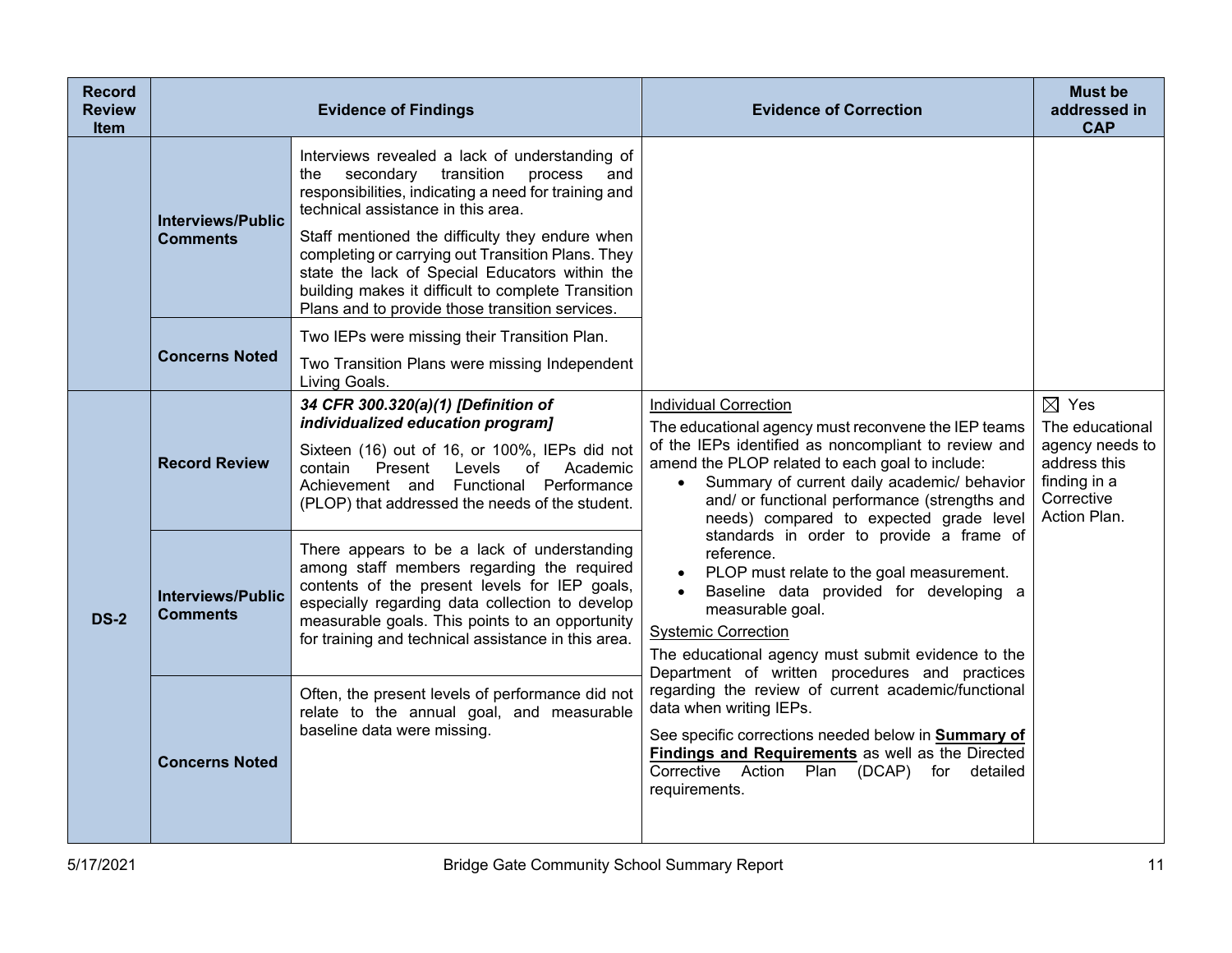| <b>Record</b><br><b>Review</b><br><b>Item</b> |                                             | <b>Evidence of Findings</b>                                                                                                                                                                                                                                                                                                                                                            | <b>Evidence of Correction</b>                                                                                                                                                                                                                                                                                                                                                                                                                                                                               | <b>Must be</b><br>addressed in<br><b>CAP</b>                                                                        |
|-----------------------------------------------|---------------------------------------------|----------------------------------------------------------------------------------------------------------------------------------------------------------------------------------------------------------------------------------------------------------------------------------------------------------------------------------------------------------------------------------------|-------------------------------------------------------------------------------------------------------------------------------------------------------------------------------------------------------------------------------------------------------------------------------------------------------------------------------------------------------------------------------------------------------------------------------------------------------------------------------------------------------------|---------------------------------------------------------------------------------------------------------------------|
| <b>DS-3</b>                                   | <b>Record Review</b>                        | 34 CFR 300.320(a)(2)(i) [Definition of<br>individualized education program]<br>Fourteen (14) out of 16, or 88%, IEPs did not<br>contain measurable annual goals.                                                                                                                                                                                                                       | <b>Individual Correction</b><br>The educational agency must reconvene the teams of<br>the IEPs identified as noncompliant to review and<br>amend annual goals to contain the following critical<br>elements:<br>1. Clearly defined behavior: the specific action<br>the child will be expected to perform.<br>2. The condition (situation, setting or given<br>material) under which the behavior is to be                                                                                                  | $\boxtimes$ Yes<br>The educational<br>agency needs to<br>address this<br>finding in a<br>Corrective<br>Action Plan. |
|                                               | <b>Interviews/Public</b><br><b>Comments</b> | Although most respondents indicated familiarity<br>with the required elements for annual IEP goals,<br>there is still a need for further training and<br>technical assistance in this area.<br>Staff mentioned they would like more hands-on<br>training provided. They mentioned video<br>trainings they can review, but what is missing is<br>that ability to ask certain questions. | performed.<br>3. Performance criteria desired: the level the child<br>must demonstrate for mastery and the number<br>of times the child must demonstrate the skill or<br>behavior.<br><b>Systemic Correction</b><br>The educational agency must submit evidence to the<br>Department of written procedures and practices<br>regarding the development of measurable annual IEP<br>goals.<br>See specific corrections needed below in Summary of<br><b>Findings and Requirements</b> as well as the Directed |                                                                                                                     |
|                                               | <b>Concerns Noted</b>                       | Measurable goals in the IEPs reviewed were<br>inconsistent in quality and content. Often one or<br>more required elements were missing.                                                                                                                                                                                                                                                | Corrective Action Plan (DCAP) for detailed<br>requirements.                                                                                                                                                                                                                                                                                                                                                                                                                                                 |                                                                                                                     |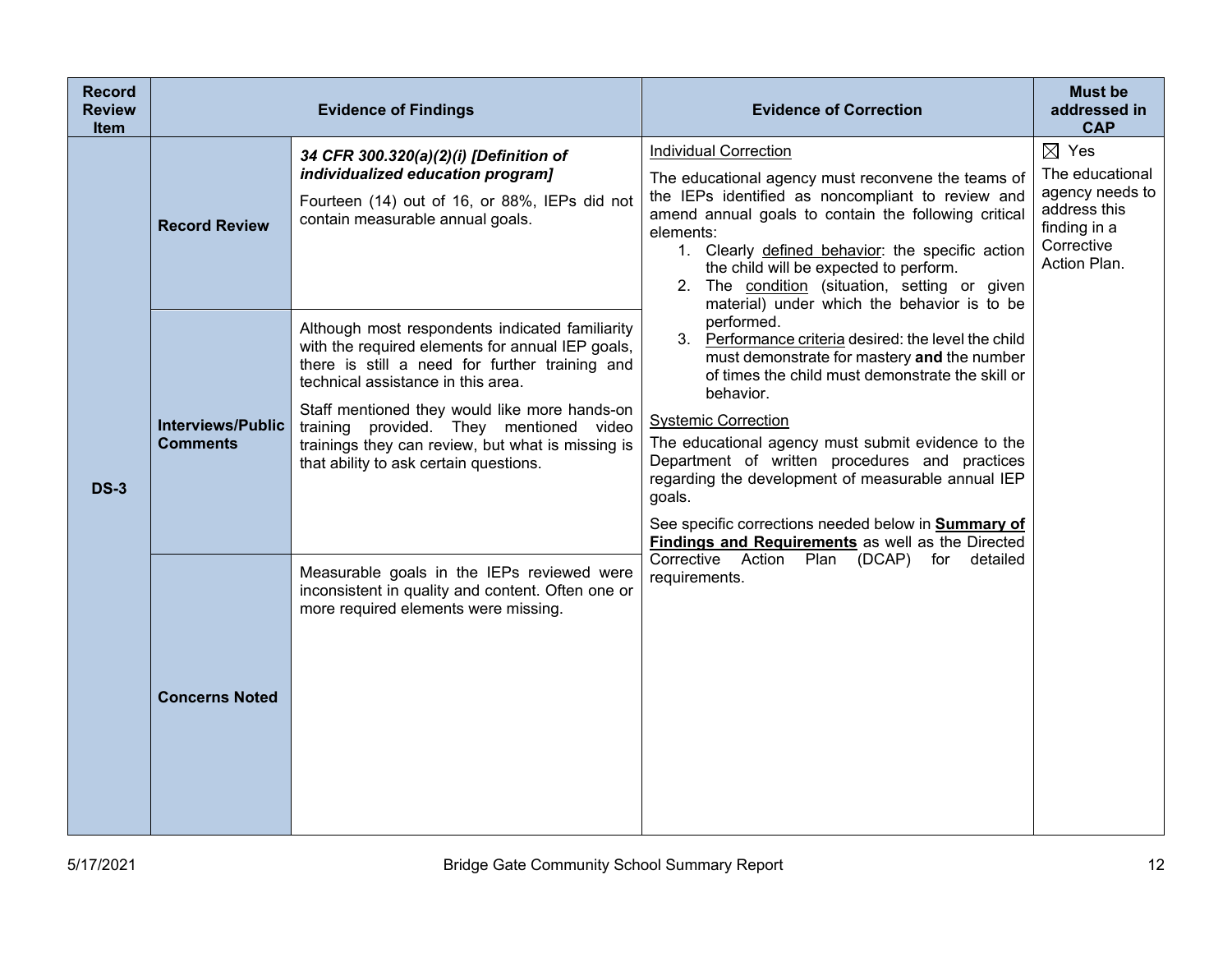| <b>Record</b><br><b>Review</b><br><b>Item</b> |                                             | <b>Evidence of Findings</b>                                                                                                                                                                                                                                                                                                                  | <b>Evidence of Correction</b>                                                                                                                                                                                                                                                                                                                                                                                                                                                                                                                                      | <b>Must be</b><br>addressed in<br><b>CAP</b>                                                        |
|-----------------------------------------------|---------------------------------------------|----------------------------------------------------------------------------------------------------------------------------------------------------------------------------------------------------------------------------------------------------------------------------------------------------------------------------------------------|--------------------------------------------------------------------------------------------------------------------------------------------------------------------------------------------------------------------------------------------------------------------------------------------------------------------------------------------------------------------------------------------------------------------------------------------------------------------------------------------------------------------------------------------------------------------|-----------------------------------------------------------------------------------------------------|
|                                               | <b>Record Review</b>                        | 34 CFR 300.320(a)(2)(i) [Definition of<br>individualized education program]<br>Seven (7) out of 16, or 44%, IEPs did not contain<br>annual goals that address the child's academic<br>area(s) of need.                                                                                                                                       | <b>Individual Correction</b><br>The educational agency must reconvene the teams of<br>the IEPs identified as noncompliant to review and<br>amend the IEP. Annual goals must address the<br>academic needs of the child unless the team provides                                                                                                                                                                                                                                                                                                                    | $\boxtimes$ Yes<br>The educational<br>agency needs to<br>address this<br>finding in a               |
| $DS-4$                                        | <b>Interviews/Public</b><br><b>Comments</b> | Intervention specialists interviewed stated they<br>were not properly trained for writing compliant<br>IEPs since they were not a licensed Intervention<br>Specialist.                                                                                                                                                                       | evidence that the goals were prioritized based on the<br>severity of the needs of the child.<br><b>Systemic Correction</b><br>The educational agency must submit evidence to the<br>Department of written procedures and practices<br>regarding the IEP process of addressing identified<br>academic needs.<br>See specific corrections needed below in <b>Summary of</b><br><b>Findings and Requirements</b> as well as the Directed<br>Corrective Action Plan (DCAP) for detailed<br>requirements.                                                               | Corrective<br>Action Plan.                                                                          |
|                                               | <b>Concerns Noted</b>                       | Since some academic needs were addressed in<br>the ETR as being an area of concern, they must<br>be addressed in the IEP in some capacity. It can<br>either be addressed as a goal, a related service<br>or a statement that indicates the team has<br>prioritized other needs or found that it is not an<br>area of concern at this time.   |                                                                                                                                                                                                                                                                                                                                                                                                                                                                                                                                                                    |                                                                                                     |
|                                               | <b>Record Review</b>                        | 34 CFR 300.320(a)(2)(i) [Definition of<br>individualized education]<br>Eight (8) out of 14, or 57%, applicable IEPs did<br>not contain annual goals that address the child's<br>functional area(s) of need.                                                                                                                                  | <b>Individual Correction</b><br>The educational agency must reconvene the teams of<br>the IEPs identified as noncompliant to review and<br>amend the IEP. Annual goals must address the<br>functional needs of the child unless the team provides<br>evidence that the goals were prioritized based on the<br>severity of the needs of the child.<br><b>Systemic Correction</b><br>The educational agency must submit evidence to the<br>Department of written procedures and practices<br>regarding the IEP process of addressing identified<br>functional needs. | $\boxtimes$ Yes<br>The educational<br>agency needs to<br>address this<br>finding in a<br>Corrective |
| <b>DS-5</b>                                   | <b>Interviews/Public</b><br><b>Comments</b> | Intervention specialists interviewed stated they<br>were not properly trained for writing compliant<br>IEPs since they were not a licensed Intervention<br>Specialist.                                                                                                                                                                       |                                                                                                                                                                                                                                                                                                                                                                                                                                                                                                                                                                    | Action Plan.                                                                                        |
|                                               | <b>Concerns Noted</b>                       | Since some functional needs were addressed in<br>the ETR as being an area of concern, they must<br>be addressed in the IEP in some capacity. It can<br>either be addressed as a goal, a related service<br>or a statement that indicates the team has<br>prioritized other needs or found that it is not an<br>area of concern at this time. | See specific corrections needed below in <b>Summary of</b><br>Findings and Requirements as well as the Directed<br>Corrective Action Plan (DCAP) for detailed<br>requirements.                                                                                                                                                                                                                                                                                                                                                                                     |                                                                                                     |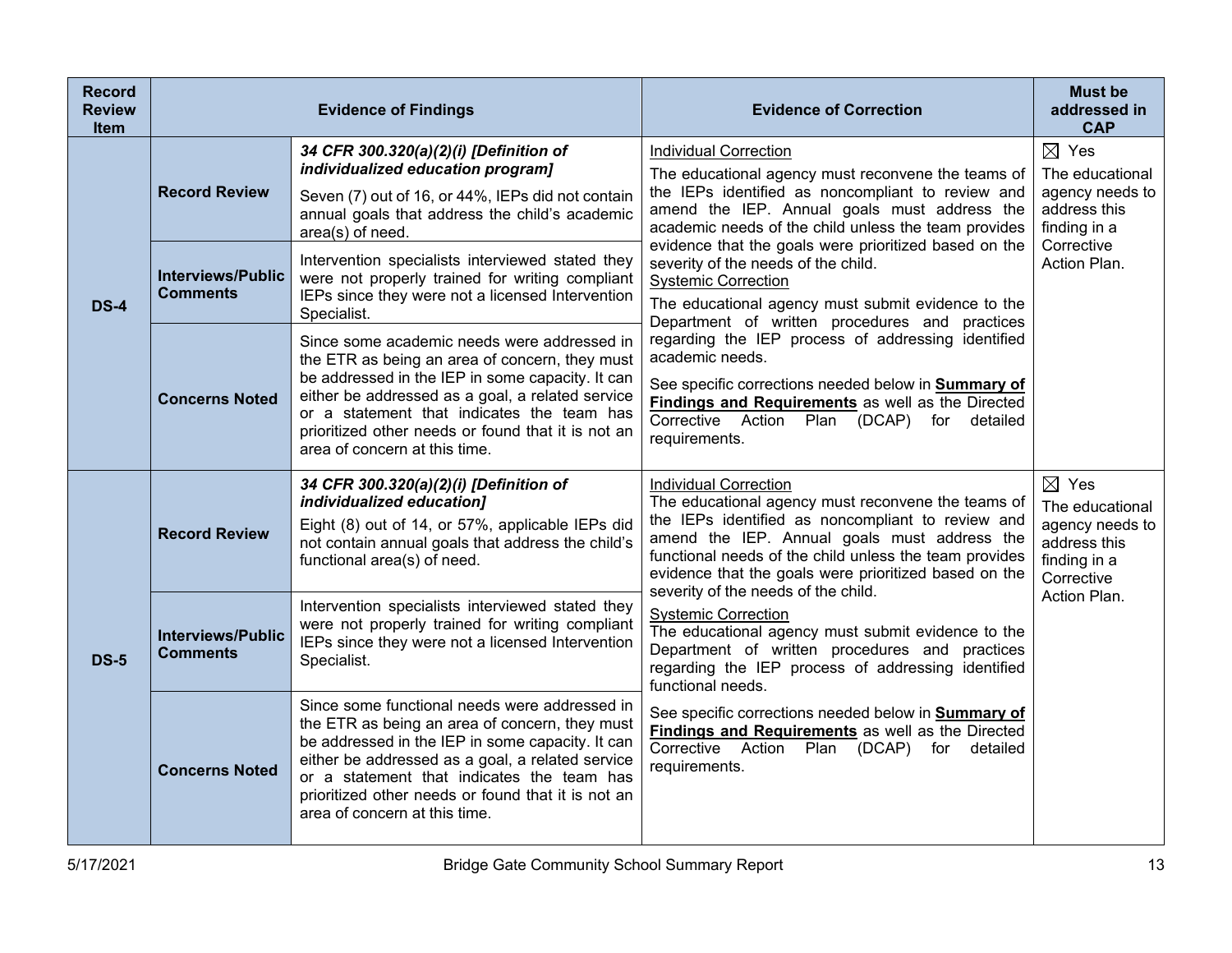| <b>Record</b><br><b>Review</b><br><b>Item</b> |                                             | <b>Evidence of Findings</b>                                                                                                                                                                                                                                                                                                              | <b>Evidence of Correction</b>                                                                                                                                                                                                                                                                                                                                                                                                                                                                                                                                                                                                              | <b>Must be</b><br>addressed in<br><b>CAP</b>                                                                        |
|-----------------------------------------------|---------------------------------------------|------------------------------------------------------------------------------------------------------------------------------------------------------------------------------------------------------------------------------------------------------------------------------------------------------------------------------------------|--------------------------------------------------------------------------------------------------------------------------------------------------------------------------------------------------------------------------------------------------------------------------------------------------------------------------------------------------------------------------------------------------------------------------------------------------------------------------------------------------------------------------------------------------------------------------------------------------------------------------------------------|---------------------------------------------------------------------------------------------------------------------|
|                                               | <b>Record Review</b>                        | 34 CFR 300.320(a)(4) [Definition of<br>individualized education program]<br>OAC 3301-51-07 (H)(1)(e)(i) [Definition of IEP]<br>Seven (7) out of 16, or 44%, IEPs did not contain<br>a statement of specially designed instruction that<br>addresses the individual needs of the child and<br>supports the annual goals.                  | <b>Individual Correction</b><br>The educational agency must reconvene the teams of<br>the IEPs identified as noncompliant to review and<br>amend the specially designed instruction, as<br>appropriate, to address the needs of the child.<br><b>Systemic Correction</b><br>The educational agency must submit evidence to the<br>Department of written procedures and practices<br>regarding the IEP process of determining specially<br>designed instruction.<br>See specific corrections needed below in Summary of<br>Findings and Requirements as well as the Directed<br>Corrective Action Plan (DCAP) for detailed<br>requirements. | $\boxtimes$ Yes<br>The educational<br>agency needs to<br>address this<br>finding in a<br>Corrective<br>Action Plan. |
| <b>DS-6</b>                                   | <b>Interviews/Public</b><br><b>Comments</b> | Intervention specialists and general educators<br>described that specially designed instruction<br>(SDI) is individualized to students but struggled<br>to explain what makes this instruction<br>specialized.<br>When asked how SDIs are tracked, the staff<br>commented it is up to each individual member to<br>track their own SDIs. |                                                                                                                                                                                                                                                                                                                                                                                                                                                                                                                                                                                                                                            |                                                                                                                     |
|                                               | <b>Concerns Noted</b>                       | In some cases, the specially designed instruction<br>was generic in nature and not individualized to<br>the needs of the student described in the present<br>levels and goals. Other examples lacked specific<br>instructional reference and only listed<br>accommodations.                                                              |                                                                                                                                                                                                                                                                                                                                                                                                                                                                                                                                                                                                                                            |                                                                                                                     |
|                                               | <b>Record Review</b>                        | 34 CFR 300.320(a)(7) [Definition of<br>individualized education program]<br>OAC 3301-51-07 (H)(1)(i) [Definition of IEP]<br>Eleven (11) out of 16, or 69%, IEPs did not<br>indicate the specific location where the specially<br>designed instruction will be provided.                                                                  | <b>Individual Correction</b><br>The educational agency must reconvene the teams of<br>the IEPs identified as noncompliant to review and<br>amend the location where the specially designed<br>instruction will be provided.<br><b>Systemic Correction</b><br>The educational agency must submit evidence to the                                                                                                                                                                                                                                                                                                                            | $\boxtimes$ Yes<br>The educational<br>agency needs to<br>address this<br>finding in a<br>Corrective<br>Action Plan. |
| <b>DS-7</b>                                   | <b>Concerns Noted</b>                       | Five IEPs had "School Setting" as their location<br>for SDI. Five IEPs had two different locations for<br>one SDI                                                                                                                                                                                                                        | Department of written procedures and practices<br>regarding the IEP process of determining the location<br>where specially designed instruction will occur.<br>See specific corrections needed below in Summary of<br><b>Findings and Requirements</b> as well as the Directed<br>Corrective Action<br>Plan<br>(DCAP)<br>for detailed<br>requirements.                                                                                                                                                                                                                                                                                     |                                                                                                                     |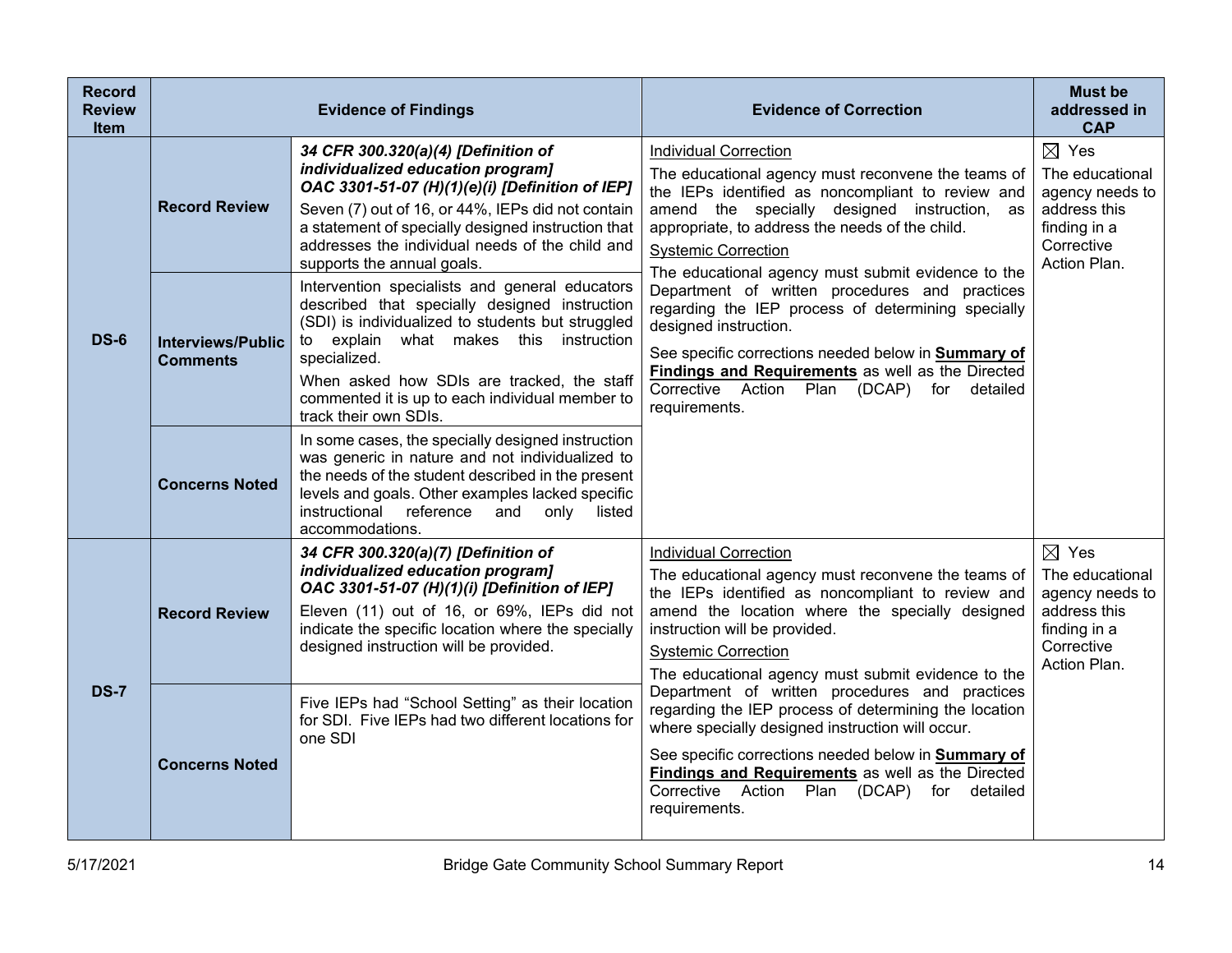| <b>Record</b><br><b>Review</b><br><b>Item</b> |                                             | <b>Evidence of Findings</b>                                                                                                                                                                                                                                                             | <b>Evidence of Correction</b>                                                                                                                                                                                                                                                                                                                                                                                                | <b>Must be</b><br>addressed in<br><b>CAP</b>                                                                        |
|-----------------------------------------------|---------------------------------------------|-----------------------------------------------------------------------------------------------------------------------------------------------------------------------------------------------------------------------------------------------------------------------------------------|------------------------------------------------------------------------------------------------------------------------------------------------------------------------------------------------------------------------------------------------------------------------------------------------------------------------------------------------------------------------------------------------------------------------------|---------------------------------------------------------------------------------------------------------------------|
|                                               | <b>Record Review</b>                        | 34 CFR 300.320(a)(7) [Definition of<br>individualized education program]<br>OAC 3301-51-07 (H)(1)(i) [Definition of IEP]<br>Four (4) out of 16, or 25%, IEPs did not indicate<br>the amount of time and frequency of the specially<br>designed instruction.                             | <b>Individual Correction</b><br>The educational agency must reconvene the teams of<br>the IEPs identified as noncompliant to review and<br>amend the amount of time and frequency of the<br>specially designed instruction.<br><b>Systemic Correction</b>                                                                                                                                                                    | $\boxtimes$ Yes<br>The educational<br>agency needs to<br>address this<br>finding in a<br>Corrective<br>Action Plan. |
| <b>DS-8</b>                                   | <b>Interviews/Public</b><br><b>Comments</b> | When asked how SDIs are tracked, the staff<br>commented it is up to each individual member to<br>track their own SDIs.                                                                                                                                                                  | The educational agency must submit evidence to the<br>Department of written procedures and practices<br>regarding the IEP process of determining the amount<br>and frequency of specially designed instruction to be<br>provided.<br>See specific corrections needed below in Summary of<br><b>Findings and Requirements</b> as well as the Directed<br>Corrective Action<br>(DCAP)<br>Plan<br>for detailed<br>requirements. |                                                                                                                     |
| <b>DS-9</b>                                   | <b>Record Review</b>                        | 34 CFR 300.320(a)(7) [Definition of<br>individualized education program]<br>OAC 3301-51-07 (H)(1)(e) [Definition of IEP]<br>Five (5) out of nine (9), or 56%, applicable IEPs<br>did not identify related services that address the<br>needs of the child and support the annual goals. | <b>Individual Correction</b><br>The educational agency must reconvene the teams of<br>the IEPs identified as noncompliant to review and<br>amend the IEP to include related services that were<br>identified as needed in the IEP.<br><b>Systemic Correction</b>                                                                                                                                                             | $\boxtimes$ Yes<br>The educational<br>agency needs to<br>address this<br>finding in a<br>Corrective<br>Action Plan. |
|                                               | <b>Interviews/Public</b><br><b>Comments</b> | Several staff members cited concerns with the<br>fact that Bridge Gate does not have a full time<br>School Psychologist. Concerns with proper<br>implementation of the ETR and IEP were also<br>mentioned.                                                                              | The educational agency must submit evidence to the<br>Department of written procedures and practices<br>regarding the IEP process of addressing identified<br>related service needs.<br>See specific corrections needed below in Summary of<br>Findings and Requirements as well as the Directed                                                                                                                             |                                                                                                                     |
|                                               | <b>Concerns Noted</b>                       | In some cases, the specially designed instruction<br>was generic in nature and not individualized to<br>the needs of the student described in the present<br>levels and goals. Other examples lacked specific<br>instructional reference<br>and<br>only<br>listed<br>accommodations.    | Corrective Action<br>Plan<br>(DCAP)<br>for detailed<br>requirements.                                                                                                                                                                                                                                                                                                                                                         |                                                                                                                     |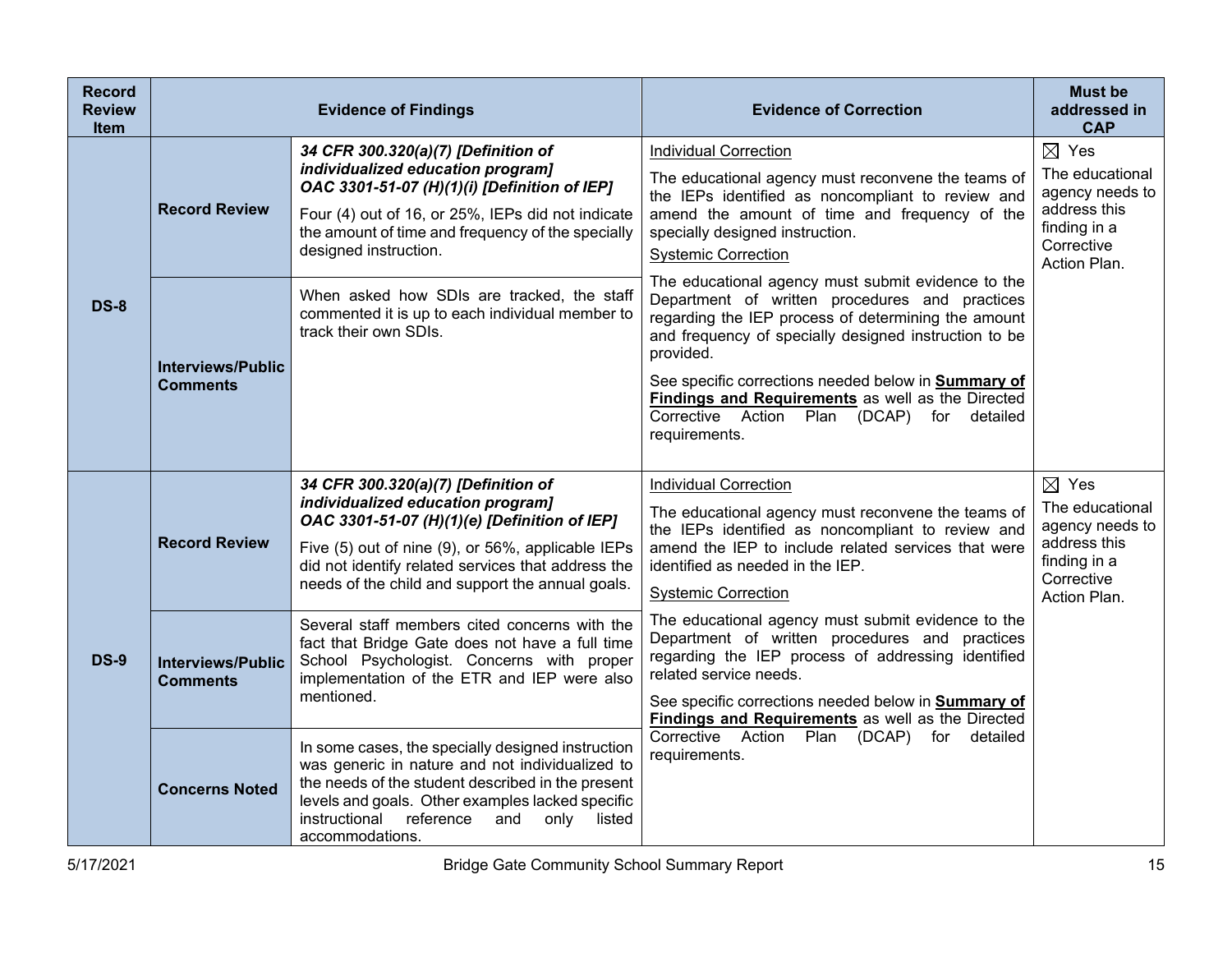| <b>Record</b><br><b>Review</b><br><b>Item</b> | <b>Evidence of Findings</b>                 |                                                                                                                                                                                                                                                                                          | <b>Evidence of Correction</b>                                                                                                                                                                                                                                                                                                                                                         | <b>Must be</b><br>addressed in<br><b>CAP</b>                                                                        |
|-----------------------------------------------|---------------------------------------------|------------------------------------------------------------------------------------------------------------------------------------------------------------------------------------------------------------------------------------------------------------------------------------------|---------------------------------------------------------------------------------------------------------------------------------------------------------------------------------------------------------------------------------------------------------------------------------------------------------------------------------------------------------------------------------------|---------------------------------------------------------------------------------------------------------------------|
| <b>DS-10</b>                                  | <b>Record Review</b>                        | 34 CFR 300.320(a)(7) [Definition of<br>individualized education]<br>OAC 3301-51-07 (H)(1)(i) [Definition of IEP]<br>Five (5) out of nine (9), or 56%, applicable IEPs<br>did not indicate the location where the related<br>services will be provided.                                   | <b>Individual Correction</b><br>The educational agency must reconvene the teams of<br>the IEPs identified as noncompliant to review and<br>amend the IEP to include the location where the related<br>services will be provided.<br><b>Systemic Correction</b>                                                                                                                        | $\boxtimes$ Yes<br>The educational<br>agency needs to<br>address this<br>finding in a<br>Corrective<br>Action Plan. |
|                                               | <b>Concerns Noted</b>                       | Two SDIs has "school setting" as their location.<br>One SDI had two different locations for one SDI.                                                                                                                                                                                     | The educational agency must submit evidence to the<br>Department of written procedures and practices<br>regarding the IEP process of determining the location<br>where related services will occur.<br>See specific corrections needed below in Summary of<br><b>Findings and Requirements</b> as well as the Directed<br>Corrective Action Plan (DCAP) for detailed<br>requirements. |                                                                                                                     |
| <b>DS-11</b>                                  | <b>Record Review</b>                        | 34 CFR 300.320(a)(7) [Definition of<br>individualized education program]<br>OAC 3301-51-07 (H)(1)(i) [Definition of IEP]<br>Three (3) out of nine (9), or 33%, applicable IEPs<br>did not indicate the amount of time, duration and<br>frequency of the related services to be provided. | <b>Individual Correction</b><br>The educational agency must reconvene the teams of<br>the IEPs identified as noncompliant to review and<br>amend on the IEP the amount of time and frequency of<br>the related services to be provided.<br><b>Systemic Correction</b><br>The educational agency must submit evidence to the<br>Department of written procedures and practices         | $\boxtimes$ Yes<br>The educational<br>agency needs to<br>address this<br>finding in a<br>Corrective<br>Action Plan. |
|                                               | <b>Interviews/Public</b><br><b>Comments</b> | When asked how SDIs are tracked, the staff<br>commented it is up to each individual member to<br>track their own SDIs.                                                                                                                                                                   | regarding the IEP process of determining the amount<br>and frequency of related services to be provided.<br>See specific corrections needed below in Summary of<br><b>Findings and Requirements</b> as well as the Directed<br>Corrective Action Plan (DCAP) for detailed<br>requirements.                                                                                            |                                                                                                                     |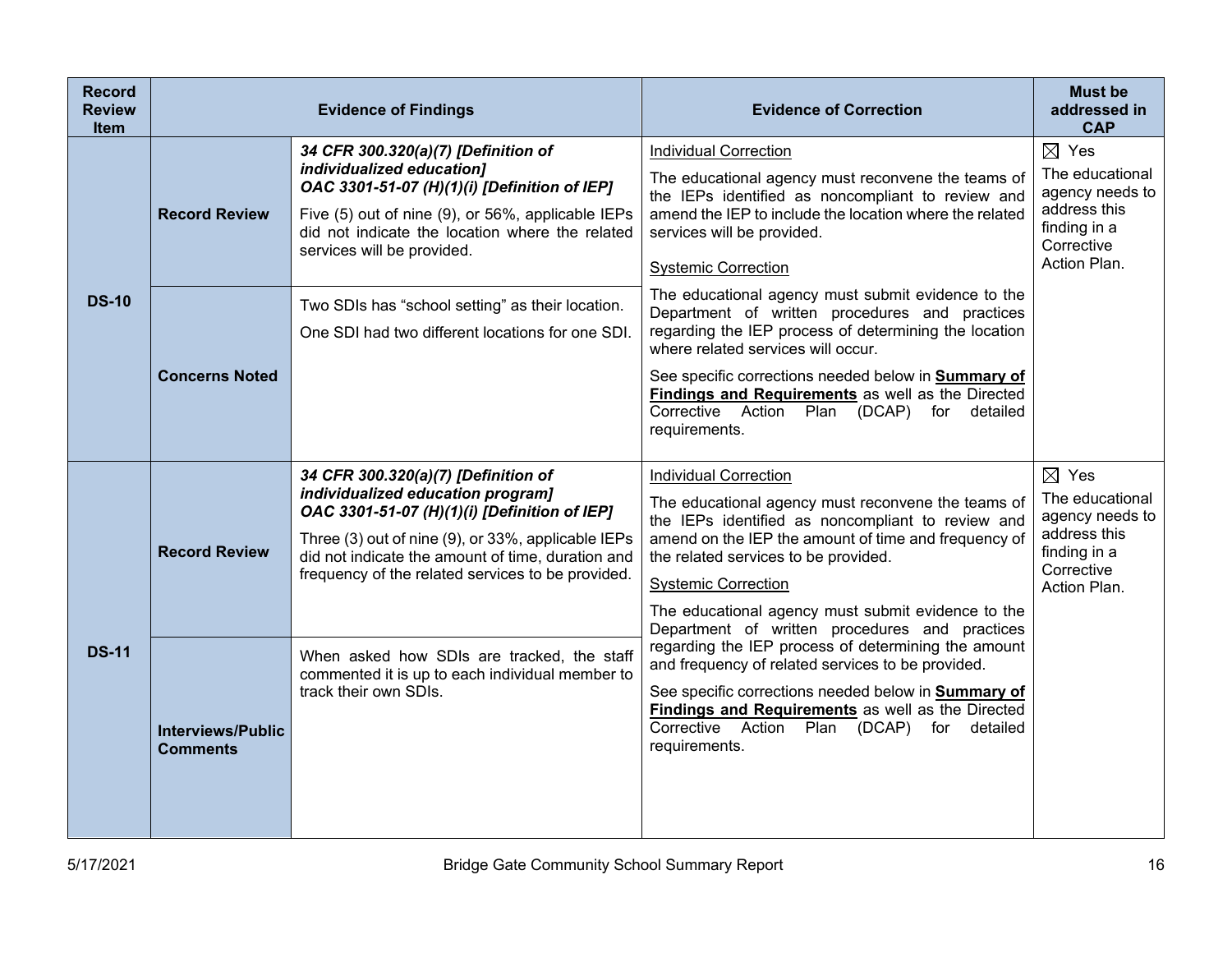| <b>Record</b><br><b>Review</b><br>Item                                | <b>Evidence of Findings</b>                 |                                                                                                                                                                                                                                                                                                                                                                                                                                                                                                                                                                                | <b>Evidence of Correction</b>                                                                                                                                                                                                                                                                                                                                  | <b>Must be</b><br>addressed in<br><b>CAP</b>                                                                        |
|-----------------------------------------------------------------------|---------------------------------------------|--------------------------------------------------------------------------------------------------------------------------------------------------------------------------------------------------------------------------------------------------------------------------------------------------------------------------------------------------------------------------------------------------------------------------------------------------------------------------------------------------------------------------------------------------------------------------------|----------------------------------------------------------------------------------------------------------------------------------------------------------------------------------------------------------------------------------------------------------------------------------------------------------------------------------------------------------------|---------------------------------------------------------------------------------------------------------------------|
| <b>DS-12</b>                                                          | <b>Record Review</b>                        | 34 CFR 300.324(a)(2)(v) [Development of IEP]<br>OAC 3301-51-01(B)(3) [Applicability of<br>requirements and definitions]<br>Three (3) out of three (3), or 100%, applicable<br>IEPs did not identify assistive technology to<br>enable the child to be involved and make<br>progress in the general education curriculum.                                                                                                                                                                                                                                                       | <b>Individual Correction</b><br>The educational agency must reconvene the teams of<br>the IEPs identified as noncompliant to review assistive<br>technology and/or services that would directly assist<br>the child with a disability to increase, maintain, or<br>improve their functional capabilities and include them<br>on the IEP.                       | $\boxtimes$ Yes<br>The educational<br>agency needs to<br>address this<br>finding in a<br>Corrective<br>Action Plan. |
|                                                                       | <b>Concerns Noted</b>                       | Assistive technology was recommended within<br>the ETR or IEP but was not included in the<br>assistive technology section.                                                                                                                                                                                                                                                                                                                                                                                                                                                     | <b>Systemic Correction</b><br>The educational agency must submit evidence to the<br>Department of written procedures and practices<br>regarding assistive technology.<br>See specific corrections needed below in <b>Summary of</b><br><b>Findings and Requirements</b> as well as the Directed<br>Corrective Action Plan (DCAP) for detailed<br>requirements. |                                                                                                                     |
| <b>DS-13</b>                                                          | <b>Record Review</b>                        | 34 CFR 300.320(a)(6)(i) [Definition of<br>individualized education]<br>OAC 3301-51-07 (H)(1)(g) [Definition of IEP]<br>Fifteen (15) out of 16, or 94%, IEPs did not<br>identify accommodations provided to enable the<br>child to be involved and make progress in the<br>general education curriculum.                                                                                                                                                                                                                                                                        | <b>Individual Correction</b><br>The educational agency must reconvene the teams of<br>the IEPs identified as noncompliant to review the<br>accommodations that would directly assist the child to<br>access the course content without altering the scope or<br>complexity of the information taught and include them<br>on the IEP.                           | $\boxtimes$ Yes<br>The educational<br>agency needs to<br>address this<br>finding in a<br>Corrective<br>Action Plan. |
|                                                                       | <b>Interviews/Public</b><br><b>Comments</b> | The need for and use of accommodations was<br>misunderstood by some staff members,<br>indicating a need for training and technical<br>support in this area.                                                                                                                                                                                                                                                                                                                                                                                                                    | <b>Systemic Correction</b><br>The educational agency must submit evidence to the<br>Department of written procedures and practices<br>regarding accommodations.                                                                                                                                                                                                |                                                                                                                     |
|                                                                       | <b>Concerns Noted</b>                       | IEP accommodations listed were not explained<br>regarding conditions and extent of the<br>accommodation. Phrases like "as needed" and<br>"may need" are not acceptable in describing<br>accommodations. Accommodations cannot be<br>the choice of the teacher or the student.<br>Staff also indicated Accommodations are usually<br>decided upon during the student's first IEP.<br>Those accommodation are then carried over to<br>the new IEP with no discussion on if these<br>accommodations are beneficial to the student or<br>if newer accommodations need to be added. | See specific corrections needed below in <b>Summary of</b><br>Findings and Requirements as well as the Directed<br>Corrective Action Plan (DCAP) for detailed<br>requirements.                                                                                                                                                                                 |                                                                                                                     |
| 5/17/2021<br>17<br><b>Bridge Gate Community School Summary Report</b> |                                             |                                                                                                                                                                                                                                                                                                                                                                                                                                                                                                                                                                                |                                                                                                                                                                                                                                                                                                                                                                |                                                                                                                     |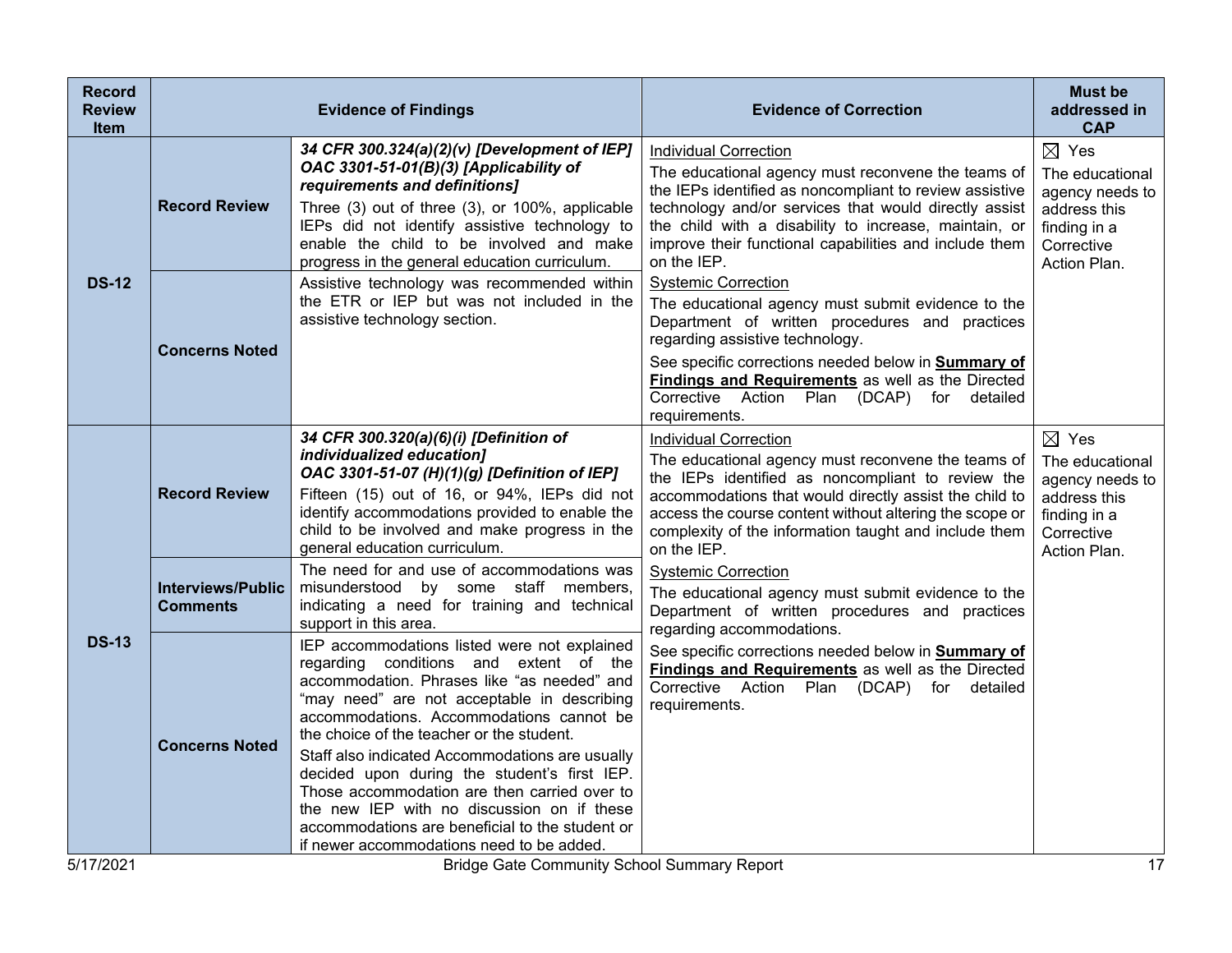| <b>Record</b><br><b>Review</b><br><b>Item</b> | <b>Evidence of Findings</b>                 |                                                                                                                                                                                                                                                                                                                                | <b>Evidence of Correction</b>                                                                                                                                                                                                                                                                                                                                     | <b>Must be</b><br>addressed in<br><b>CAP</b>                                                                        |
|-----------------------------------------------|---------------------------------------------|--------------------------------------------------------------------------------------------------------------------------------------------------------------------------------------------------------------------------------------------------------------------------------------------------------------------------------|-------------------------------------------------------------------------------------------------------------------------------------------------------------------------------------------------------------------------------------------------------------------------------------------------------------------------------------------------------------------|---------------------------------------------------------------------------------------------------------------------|
| <b>DS-14</b>                                  | <b>Record Review</b>                        | 34 CFR 300.320(a)(4) [Definition of<br>individualized education program]<br>OAC 3301-51-07 (H)(1)(e) [Definition of IEP]<br>Five (5) out of five (5), or 100%, applicable IEPs<br>did not identify modifications to enable the child<br>to be involved and make progress in the general<br>education curriculum.               | <b>Individual Correction</b><br>The educational agency must reconvene the teams of<br>the IEPs identified as noncompliant to review the<br>modifications that would alter the amount or complexity<br>of grade-level materials and would enable the child to<br>be involved and make progress in the general<br>education curriculum and include them in the IEP. | $\boxtimes$ Yes<br>The educational<br>agency needs to<br>address this<br>finding in a<br>Corrective<br>Action Plan. |
|                                               | <b>Interviews/Public</b><br><b>Comments</b> | Staff reported they look at what the student<br>needs and they try to provide it to the student.<br>"Making tests more friendly" was one type of<br>modification they try. Again, they stated the lack<br>of a licensed Intervention Specialist makes it<br>extremely<br>difficult<br>when it<br>comes<br>to<br>modifications. | <b>Systemic Correction</b><br>The educational agency must submit evidence to the<br>Department of written procedures and practices<br>regarding modifications.<br>See specific corrections needed below in Summary of<br>Findings and Requirements as well as the Directed                                                                                        |                                                                                                                     |
|                                               | <b>Concerns Noted</b>                       | The extent of modifications must be specific and<br>clearly explained. List the use of Ohio's Learning<br>Standards-Extended for students with a<br>modified curriculum.                                                                                                                                                       | Corrective Action Plan (DCAP) for detailed<br>requirements.                                                                                                                                                                                                                                                                                                       |                                                                                                                     |
| <b>DS-15</b>                                  | <b>Record Review</b>                        | 34 CFR 300.320(a)(4) [Definition of<br>individualized education program]<br>OAC 3301-51-07 (H)(1)(e) [Definition of IEP]<br>Two (2) out of two (2), or 100%, applicable IEPs<br>did not identify supports for school personnel to<br>enable the child to be involved and make<br>progress in the general education curriculum. | <b>Individual Correction</b><br>The educational agency must reconvene the teams of<br>the IEPs identified as noncompliant to review the<br>supports for school personnel that were identified by<br>the IEP team and define the supports on the IEP<br>including who will provide the support and when it will<br>take place.<br><b>Systemic Correction</b>       | $\boxtimes$ Yes<br>The educational<br>agency needs to<br>address this<br>finding in a<br>Corrective<br>Action Plan. |
|                                               | <b>Concerns Noted</b>                       | One IEP was blank.<br>One IEP was expired.                                                                                                                                                                                                                                                                                     | The educational agency must submit evidence to the<br>Department of written procedures and practices<br>regarding supports for school personnel.<br>See specific corrections needed below in Summary of<br>Findings and Requirements as well as the Directed<br>Corrective Action<br>Plan (DCAP)<br>for detailed<br>requirements.                                 |                                                                                                                     |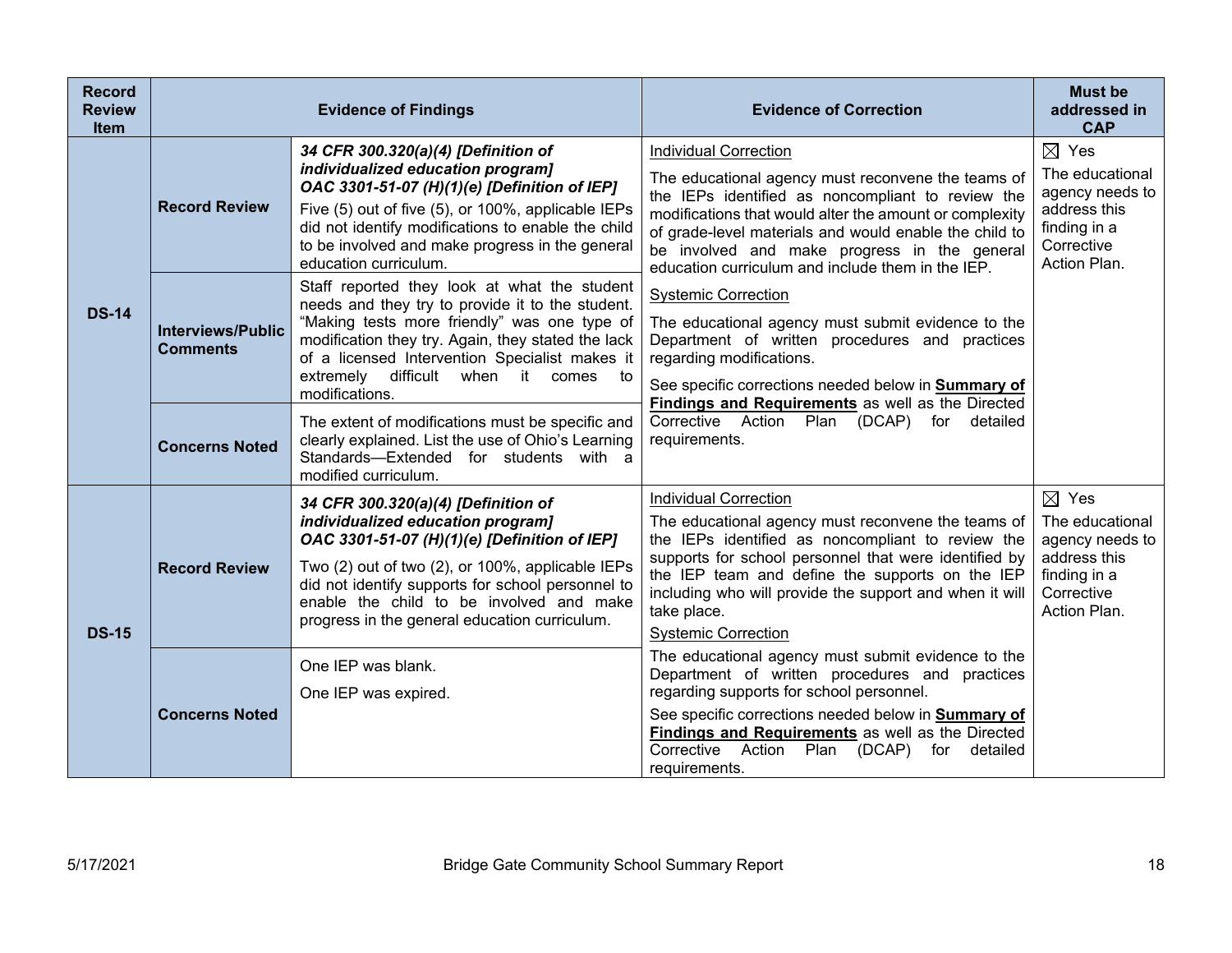| <b>Record</b><br><b>Review</b><br><b>Item</b> | <b>Evidence of Findings</b>                 |                                                                                                                                                                                                                                                                                                                          | <b>Evidence of Correction</b>                                                                                                                                                                                                                                                                                                                                 | <b>Must be</b><br>addressed in<br><b>CAP</b>                                                                        |
|-----------------------------------------------|---------------------------------------------|--------------------------------------------------------------------------------------------------------------------------------------------------------------------------------------------------------------------------------------------------------------------------------------------------------------------------|---------------------------------------------------------------------------------------------------------------------------------------------------------------------------------------------------------------------------------------------------------------------------------------------------------------------------------------------------------------|---------------------------------------------------------------------------------------------------------------------|
| <b>DS-16</b>                                  | <b>Record Review</b>                        | OAC 3301-51-07 (H)(1)(h)(ii) [Definition of<br><b>IEP]</b><br>Two (2) out of two (2), or 100%, applicable<br>student records did not have a justification<br>statement explaining why the student cannot<br>participate in the regular assessment and why<br>the alternate assessment is appropriate for the<br>student. | <b>Individual Correction</b><br>The educational agency must reconvene the teams of<br>the IEPs identified as noncompliant to review and<br>determination if the alternate assessment is<br>appropriate for the student.<br><b>Systemic Correction</b><br>The educational agency must submit evidence to the<br>Department of written procedures and practices | $\boxtimes$ Yes<br>The educational<br>agency needs to<br>address this<br>finding in a<br>Corrective<br>Action Plan. |
|                                               | <b>Concerns Noted</b>                       | One IEP was blank. One IEP was expired.                                                                                                                                                                                                                                                                                  | regarding the determination of participation in the<br>AASCD.<br>See specific corrections needed below in <b>Summary of</b><br><b>Findings and Requirements</b> as well as the Directed<br>Corrective Action<br>Plan<br>(DCAP) for detailed<br>requirements.                                                                                                  |                                                                                                                     |
| <b>DS-17</b>                                  | <b>Record Review</b>                        | OAC 3301-51-07(L)(2) [Development, review<br>and revision of IEP]<br>Fifteen (15) out of 16, or 94%, student records<br>did not show evidence of progress reporting data<br>collected and analyzed to monitor performance<br>on each goal.                                                                               | <b>Individual Correction</b><br>None<br><b>Systemic Correction</b><br>The educational agency must submit evidence to the<br>Department of written procedures and practices<br>regarding measurable annual goals and services<br>consistent with progress made.                                                                                                | $\boxtimes$ Yes<br>The educational<br>agency needs to<br>address this<br>finding in a<br>Corrective<br>Action Plan. |
|                                               | <b>Interviews/Public</b><br><b>Comments</b> | The intervention specialists are the ones who<br>provide progress reports. They mentioned they<br>would like for the general education teachers to<br>be more involved.                                                                                                                                                  | See specific corrections needed below in Summary of<br>Findings and Requirements as well as the Directed<br>Corrective Action<br>Plan<br>(DCAP)<br>for detailed<br>requirements.                                                                                                                                                                              |                                                                                                                     |
|                                               | <b>Concerns Noted</b>                       | Fifteen (15) records did not contain progress<br>reports. Progress Reports were requested<br>several times but were never uploaded.                                                                                                                                                                                      |                                                                                                                                                                                                                                                                                                                                                               |                                                                                                                     |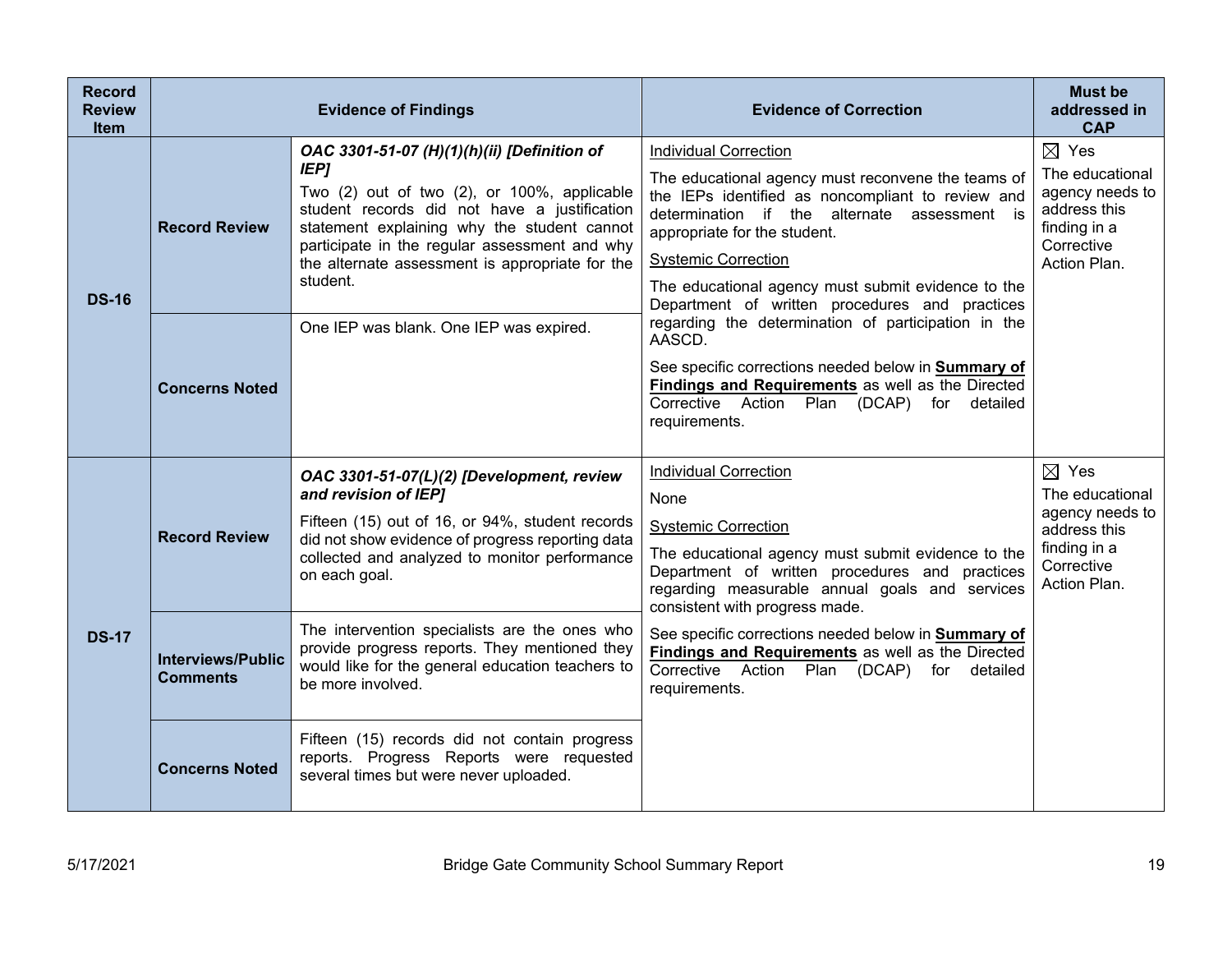| <b>Record</b><br><b>Review</b><br><b>Item</b> |                       | <b>Evidence of Findings</b>                                                                                                                                                                                                                                                                                                         | <b>Evidence of Correction</b>                                                                                                                                                                                                                                                                                                                                                                                                                                                                                                                                                                                                                                                                                                                                                                                                     | <b>Must be</b><br>addressed in<br><b>CAP</b>                                                                        |
|-----------------------------------------------|-----------------------|-------------------------------------------------------------------------------------------------------------------------------------------------------------------------------------------------------------------------------------------------------------------------------------------------------------------------------------|-----------------------------------------------------------------------------------------------------------------------------------------------------------------------------------------------------------------------------------------------------------------------------------------------------------------------------------------------------------------------------------------------------------------------------------------------------------------------------------------------------------------------------------------------------------------------------------------------------------------------------------------------------------------------------------------------------------------------------------------------------------------------------------------------------------------------------------|---------------------------------------------------------------------------------------------------------------------|
| <b>DS-18</b>                                  | <b>Record Review</b>  | OAC 3301-51-07(L) [Development, review<br>and revision of IEP1<br>Three (2) out of three (2), or 100%, applicable<br>IEPs did not show evidence that revisions were<br>made based on data indicating changes in<br>student needs or abilities.                                                                                      | <b>Individual Correction</b><br>The educational agency must reconvene the teams to<br>review and amend the IEPs to reflect changes made<br>based on current needs or abilities.<br><b>Systemic Correction</b><br>The educational agency must submit evidence to the<br>Department of written procedures and practices                                                                                                                                                                                                                                                                                                                                                                                                                                                                                                             | $\boxtimes$ Yes<br>The educational<br>agency needs to<br>address this<br>finding in a<br>Corrective<br>Action Plan. |
|                                               | <b>Concerns Noted</b> | One IEP was blank.<br>One IEP was expired.                                                                                                                                                                                                                                                                                          | regarding using data to revise IEPs based on changes<br>in student needs or abilities.<br>See specific corrections needed below in Summary of<br>Findings and Requirements as well as the Directed<br>Corrective Action<br>Plan<br>(DCAP) for detailed<br>requirements.                                                                                                                                                                                                                                                                                                                                                                                                                                                                                                                                                           |                                                                                                                     |
| <b>DS-19</b>                                  | <b>Record Review</b>  | 34 CFR 300.321(5) [IEP team]<br>OAC 3301-51-07(I) [IEP team]<br>Fifteen (15) out of 16, or 94%, IEPs did not<br>indicate that the IEP Team included a group of<br>qualified professionals.                                                                                                                                          | <b>Individual Correction</b><br>For the IEPs identified<br>as noncompliant, the<br>educational agency must:<br>• Provide documentation that the parent was informed<br>prior to the IEP meeting that the person qualified to<br>interpret the instructional implications of evaluation                                                                                                                                                                                                                                                                                                                                                                                                                                                                                                                                            | $\boxtimes$ Yes<br>The educational<br>agency needs to<br>address this<br>finding in a<br>Corrective                 |
|                                               | <b>Concerns Noted</b> | Eight IEPs were missing all signatures.<br>Three IEPs were missing parent signatures with<br>no evidence to base why the parent was not in<br>attendance or chose not to attend.<br>Two IEPs only had one attempt provided to get<br>the parent to attend the IEP meeting.<br>One IEP was missing a special education<br>signature. | results would not participate in the meeting, and<br>• Provide a written excuse signed by the parents and<br>the educational agency that allowed the person<br>qualified to interpret the instructional implications of<br>evaluation results not to attend the IEP meeting, or<br>• Reconvene the IEP team to review the IEP with all<br>required members present.<br><b>Systemic Correction</b><br>The educational agency must submit evidence to the<br>Department of written procedures and practices<br>regarding the involvement of people qualified to<br>interpret the instructional implications of evaluation<br>results in the IEP process.<br>See specific corrections needed below in Summary of<br>Findings and Requirements as well as the Directed<br>Corrective Action Plan (DCAP) for detailed<br>requirements. | Action Plan.                                                                                                        |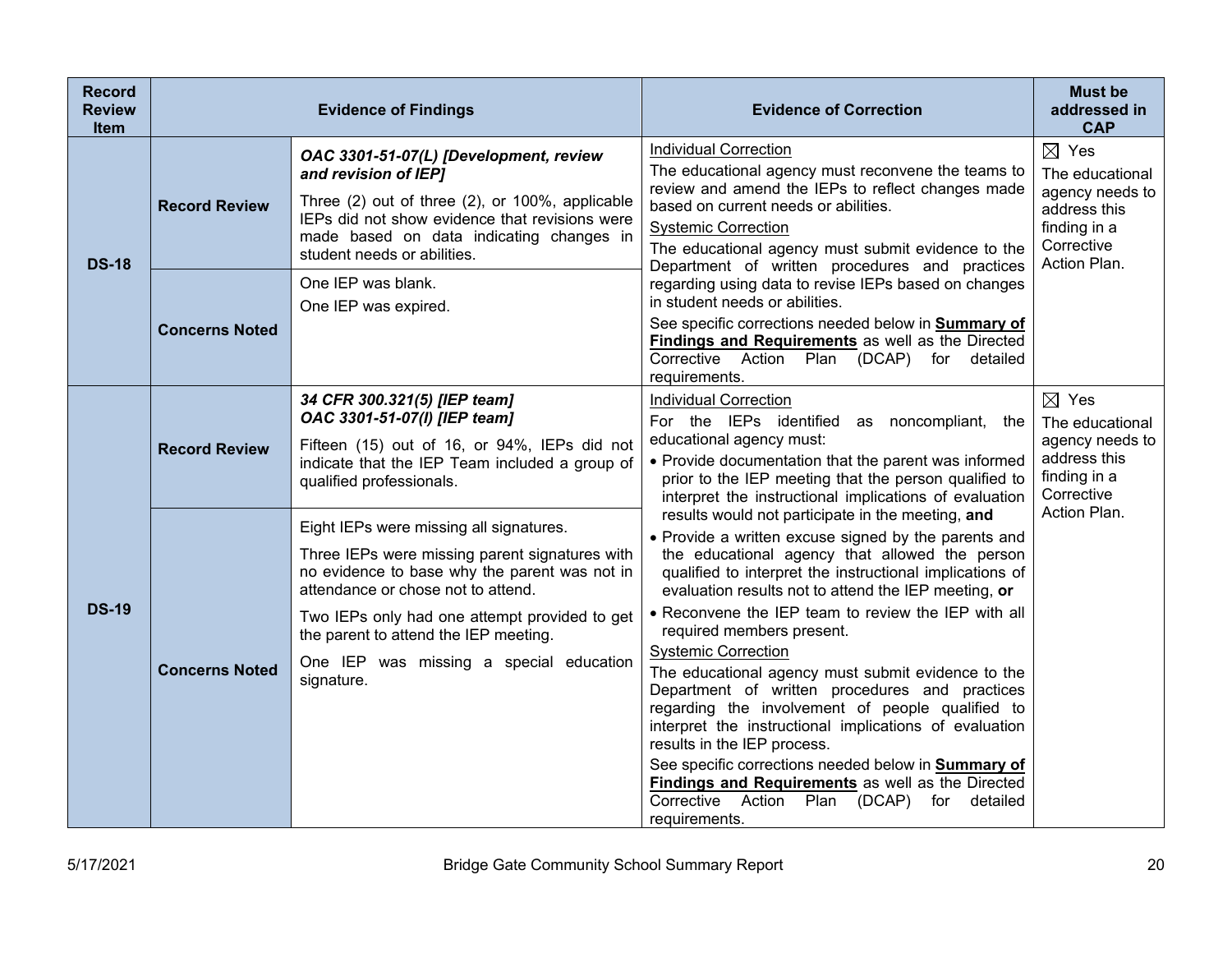# **Component 3: Least Restrictive Environment (LRE) and IEP Alignment**

*Each educational agency shall ensure that to the maximum extent appropriate, children with disabilities, including children in public or nonpublic institutions or other care facilities, are educated with children who are nondisabled; and that a continuum of alternative placements is available to meet the needs of children with disabilities for special education and related services.*

| <b>Record</b><br><b>Review</b><br><b>Item</b> | <b>Evidence of Findings</b> |                                                                                                                                                                                                                      | <b>Evidence of Correction</b>                                                                                                                                                                                                                                                                      | <b>Must be</b><br>addressed in<br><b>CAP</b>                                          |
|-----------------------------------------------|-----------------------------|----------------------------------------------------------------------------------------------------------------------------------------------------------------------------------------------------------------------|----------------------------------------------------------------------------------------------------------------------------------------------------------------------------------------------------------------------------------------------------------------------------------------------------|---------------------------------------------------------------------------------------|
| LRE-1                                         | <b>Record Review</b>        | 34 CFR 300.114 [LRE requirements] and<br>300.320(a)(5) [Definition of individualized<br>education program]<br>OAC 3301-51-07 (H)(1)(f) [Definition of<br>individualized education program]                           | <b>Individual Correction</b><br>The educational agency must reconvene the teams of<br>the IEPs identified as noncompliant to review and<br>include a justification as to why the child was removed<br>from the general education classroom.                                                        | $\boxtimes$ Yes<br>The educational<br>agency needs to<br>address this<br>finding in a |
|                                               |                             | Twelve (12) out of 15, or 80%, applicable IEPs did<br>not include an explanation of the extent to which<br>the child will not participate with nondisabled<br>children in the general education classroom.           | The justification should:<br>Be based on the needs of the child, not the<br>disability.                                                                                                                                                                                                            | Corrective<br>Action Plan.                                                            |
|                                               | <b>Interviews</b>           | Interviewed staff mentioned the continuum of<br>services could be better at Bridge Gate. They<br>would like to see more placements within the<br>school for those student who exhibit severe<br>behavioral problems. | Reflect that the team has given adequate<br>consideration to meeting the student's needs in the<br>general classroom with supplementary aids and<br>services.<br>Document that the nature or severity of the<br>disability is such that education in general                                       |                                                                                       |
|                                               |                             | Environment<br>Five IEPs'<br>Restrictive<br>Least<br>statements did not coordinate with the location<br>stated within the Specially Designed Instruction in<br>Section 7.                                            | education classes, even with the use of<br>supplementary aids and services, cannot be<br>achieved satisfactorily.<br>Describe potential harmful effects to the child or<br>$\bullet$<br>others, if applicable.<br><b>Systemic Correction</b><br>The educational agency must submit evidence to the |                                                                                       |
|                                               | <b>Concerns Noted</b>       |                                                                                                                                                                                                                      | Department of written procedures and practices<br>regarding the least restrictive environment placement<br>decision process.                                                                                                                                                                       |                                                                                       |
|                                               |                             |                                                                                                                                                                                                                      | See specific corrections needed below in <b>Summary of</b><br><b>Findings and Requirements</b> as well as the Directed<br>Corrective Action Plan (DCAP) for detailed<br>requirements.                                                                                                              |                                                                                       |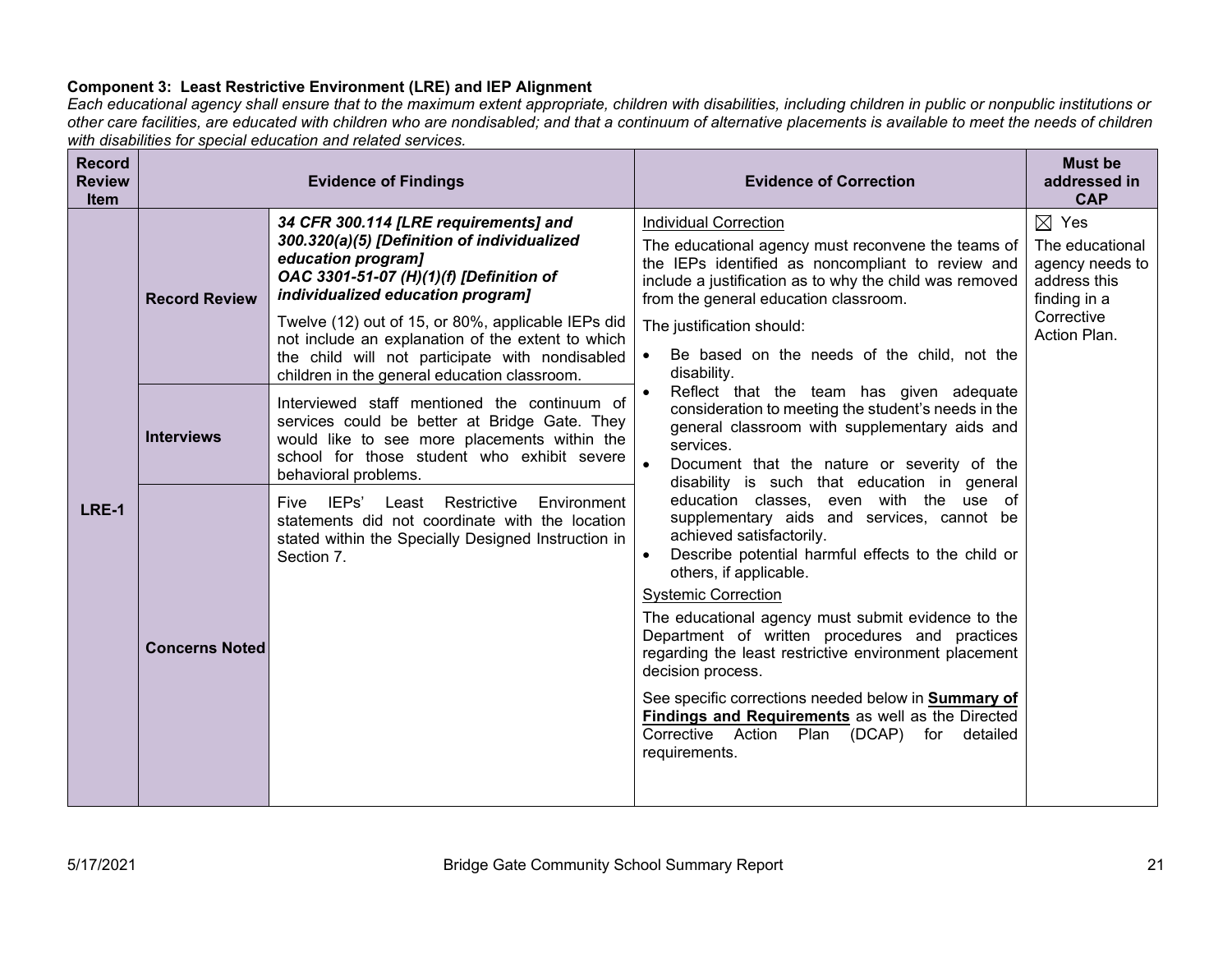# **Summary of Findings and Required Actions:**

### **Findings of Noncompliance:**

Bridge Gate Community School was presented a letter dated May 11, 2021 indicating findings of *Free Appropriate Public Education* (FAPE) violations in the areas of child find, delivery of services and least restrictive environment. The letter indicated required actions that Bridge Gate Community School must complete to address those violations. Those areas of noncompliance related to FAPE as well as additional areas of IDEA Part B implementation are noted here:

# **1. Special Education Policies, Procedures and Practices:**

# **Requirement:**

• OAC 3301-51-02(A) requires that each school district shall adopt and implement written policies and procedures, approved by the Ohio Department of Education, Office for Exceptional Children, ensuring that FAPE is made available to all children with disabilities.

# **Findings:**

• Through the interview process and conversations with administrative staff, teachers and support staff, it was established that Bridge Gate Community School does not have formal, written policies and procedures ensuring FAPE is made available to all children with disabilities. Additionally, documentation received and reviewed by OEC did not contain any evidence of formal, written Special Education Policies and Procedures parental consent, or a pre-referral intervention process.

# **Corrections:**

- Bridge Gate Community School will re-develop and implement written Special Education Policies, Procedures and Practices for all areas related to special education and students with disabilities ages 3 to 21. These written policies and procedures must include but not limited to:
	- $\circ$  Documentation of attempts to obtain, informed, written parental consent for evaluation before proceeding with the ETR process.
	- o Ensuring required attendance and signatures at ETR meetings
	- $\circ$  The completion of evaluations and IEPs when parents do not respond to repeated attempts to involve the parents as well as an internal monitoring process of student records, ensuring proper documentation of attempts is also provided.
	- $\circ$  Initial ETRs contain a summary of interventions implemented to include description, intensity, time and results.
	- $\circ$  Procedures to ensure active team participation in the ETR planning process, appropriate evaluation data is available; and assessments identified on the Planning form are being completed and represented in a Part 1.

These written policies, procedures and practices must be adopted by Bridge Gate Community School's Board of Education. The educational agency will provide training and technical support to all district and contractual staff for the adopted policies and procedures. A system will be developed to ensure that ongoing training and support is available for new hires after initial training.

- The district will re-develop and implement a pre-referral intervention process and provide ongoing training to all staff (district and contractual) on the implementation and tracking of student process. The district will monitor, analyze, and adjust, if necessary, the implementation of interventions to ensure fidelity with the process.
- The district will provide training and technical assistance on the completion of formal paperwork in the ETR process. Additionally, the district will implement internal monitoring to ensure that all evaluations are completed as documented on the planning form.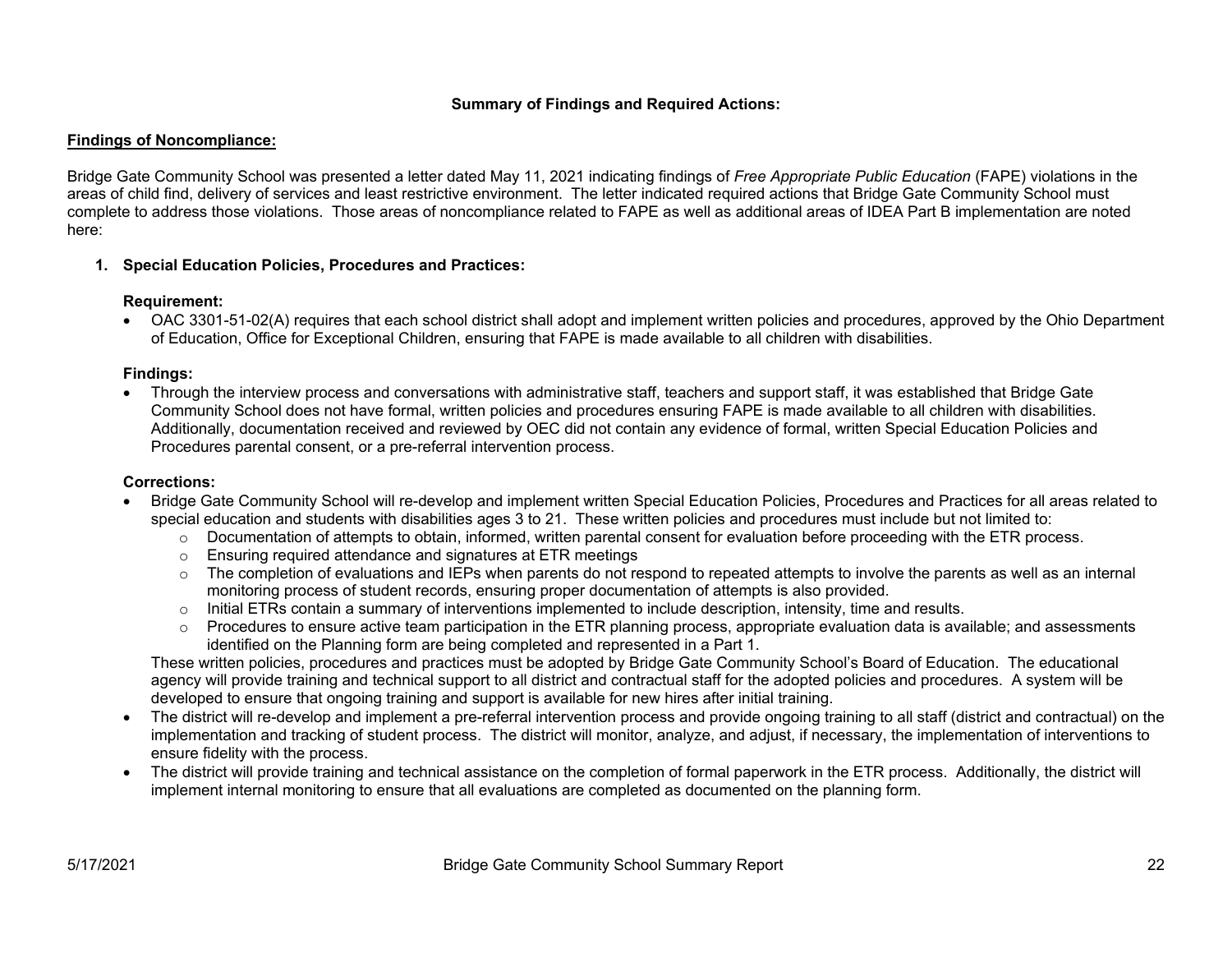# **2. Delivery of Services**

# **Requirement:**

The LEA must deliver special education services based on students' individual needs and through the proper IEP team process. Also, is required to develop, review, and revise each student's IEP and ensure its implementation [OAC 3301-51-07(A)].

# **Findings:**

- IEPs are not properly developed and/or implemented. For example, numerous IEPs did not contain present levels of academic achievement with clearly stated present levels of academic achievement and functional performance that directly align with the measurable IEP goals to address the individual needs of the students. Often the present levels of performance did not include a comparison statement to grade level standards/expectation. Additional, numerous IEPs did not contain annual goals that address the academic and/or functional needs for the students as described in the ETR and/or IEP profile. Numerous annual goals were not measurable of ten excluding the condition, behavior, and mastery criteria related to the present level of performance. The students' present levels of achievement/performance are necessary in setting appropriate IEP goals and IEP goals must be measurable in order to accurately assess student process.
- Many IEPS, for students of transition service age, did not include annually developed transition goals and services aligned to the individual needs, interests, preferences, and strengths of students, and did not utilize an Age-Appropriate Transition Assessment (AATA) to determine those needs, interests, preferences, and strengths.
- There are record keeping concerns as numerous requests for documents did not yield all records requested from the district. Student progress monitoring toward the annual IEP goals were not always documented, particularly with quantitative data aligned to the measurable annual goals, thus district staff would be unable to tailor the delivery of the specially designed instruction (SDI) to achieve goals based on those students' individual needs. Additionally, a significant number of IEPS were missing any indication of formative assessments being conducted to determine the student's academic performance or achievement, as quantitative data related to goals was not provided in progress reports. In some cases, the IEPs and ETRs were either blank and/or expired.

# **Corrections:**

- State Support Team 11, along with Educational Consultants of Ohio, will provide targeted training and technical assistance for all Bridge Gate Community School staff members (both district and contractual staff) in the area of service delivery. This training will address, at a minimum, the following components of service delivery:
	- $\circ$  Development of transition goals and services to meet the individual post-secondary needs of students utilizing Age-Appropriate Transition Assessments (AATAs) and will reasonably enable to meet postsecondary goal(s),
	- $\circ$  Development of clearly stated present levels of academic achievement and functional performance that directly align with the measurable IEP goals and include a comparison statement of grade level standards/expectations,
	- $\circ$  Development of measurable goals that address the academic and functional needs of students and written with a clearly defined condition, behavior, and mastery criteria based upon the individual student's present level of performance,
	- $\circ$  What specially designed instruction (SDI) is and how to develop SDI based upon individualized student's academic and/or functional needs to allow for goal mastery,
	- $\circ$  How to correctly document the provider and location of specially designed instruction.
	- $\circ$  Develop a school wide SDI tracking system to ensure students minutes are being delivered. Staff will also need to be trained on this new SDI tracking system.
	- o Development of accommodations and modifications that clarity the condition or extent for each accommodation or modification based on individualized student needs,
	- $\circ$  How to monitor progress for progress reporting with the collection of quantitative data that is aligned to the measurement criteria of the academic and functional annual goals listed in the IEP,